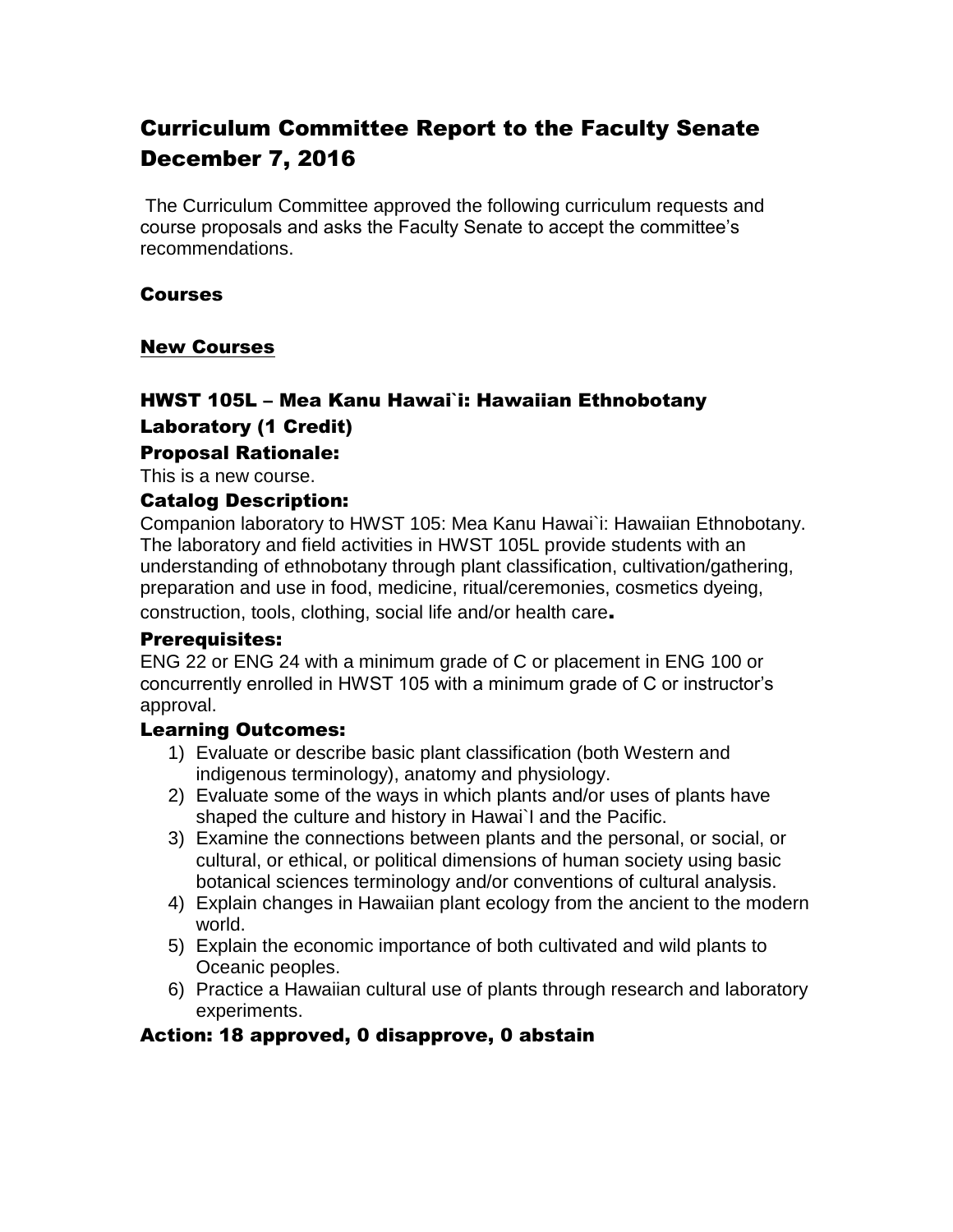# SCI 295EN – STEM Research Experience in Engineering (Variable 1 to 3 credits)

## Proposal Rationale:

This is a new course. The Hawai`I Pre-engineering Education Collaborative(PEEC) is a three-year NSF consortium grant to prepare Native Hawaiian engineers with pathways to the University of Hawai`I at Manoa college of engineering from the UH community colleges. SCI 295EN offers research experience in engineering and is part of PEEC's focus on increasing access to quality pre-engineering education and building capacity at native Hawaiianserving institutions to prepare a growing number of underrepresented ethnic minority students for STEM degree completion, seamless transfer, and entry into the STEM workforce.

## Catalog Description:

SCI 295EN offers research experience in science, technology, engineering and/or mathematics, emphasizing the application of the engineering design process to a specific project.

#### Prerequisites:

Instructor approval

## Recommended Course Preparation:

PHYS 170, PHYS 170L

## Learning Outcomes:

- 1) Design and conduct engineering research experiments.
- 2) Collect, process, and analyze data from engineering research experiments.
- 3) Demonstrate the ability to communicate technical information effectively, both orally and in writing.

## Action: 18 approved, 0 disapprove,0abstain

## Course Modifications

## ECON 130 – Principles of Microeconomics (3 Credits)

## Proposal Rationale:

This is a 5-year review.

## Existing Catalog Description:

Stresses microeconomics, i.e., analysis of the price system through which a country allocates its resources among alternative uses and distributes the national income among its people.

## Proposed Catalog Description:

This course examines the decision-making process of households and firms. This course analyzes the functioning of market systems, using supply and demand models. This analysis includes both input and output markets including perfect competition, monopolistic competition, oligopoly, and monopoly.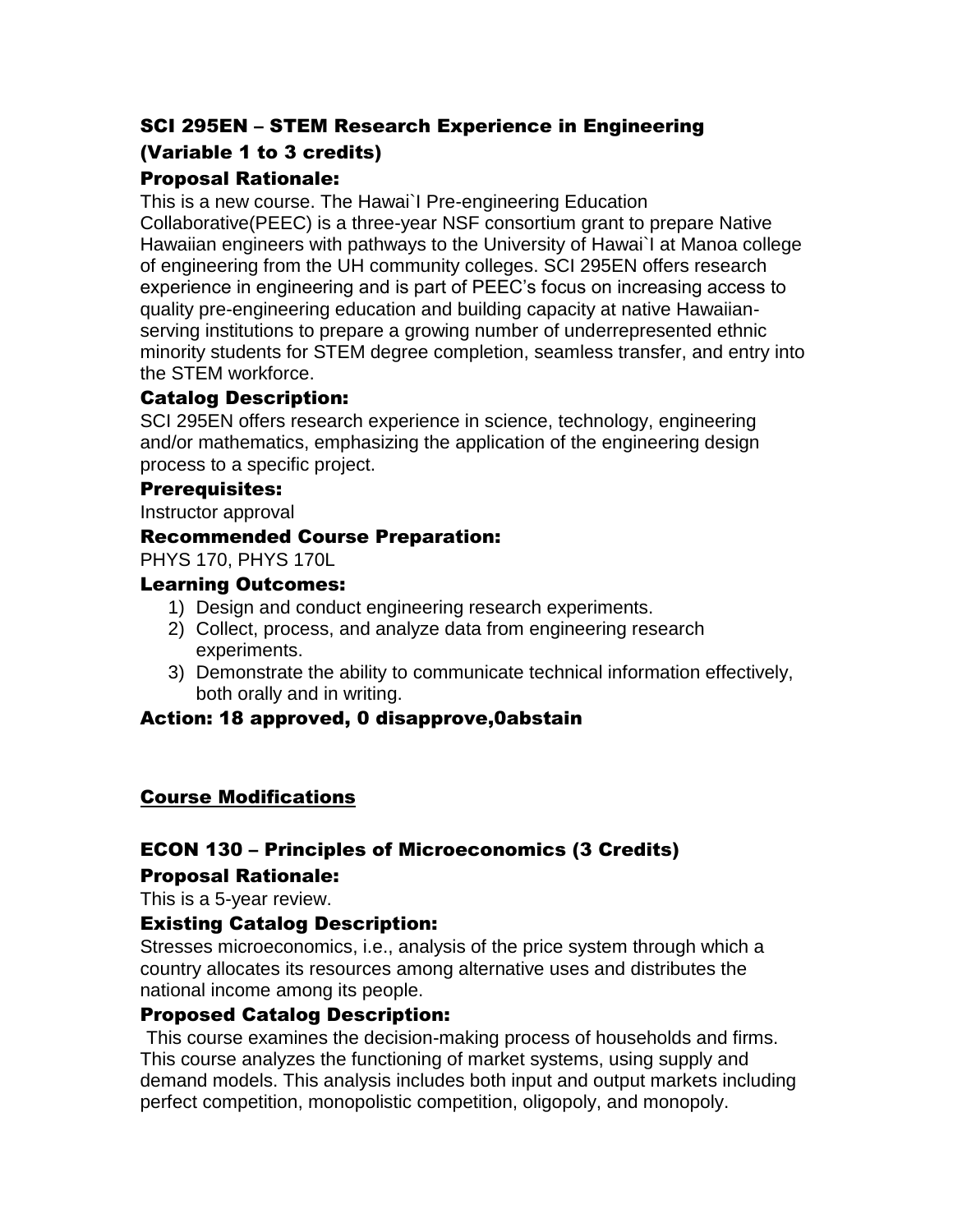Additional topics include game theory, market failure, income inequality, and the role of government in a market system, and the effects of competitive strategy on the economy.

## Prerequisites:

None

## Proposed Recommended Preparation:

None

## Existing Recommended Preparation:

ENG 22 with a grade of C or better or equivalent; 2 years high school algebra.

## Existing Learning Outcomes:

- 1) Define economic resources, scarcity, and opportunity cost.
- 2) Calculate and analyze demand, supply, and market equilibrium and their implications in real world markets.
- 3) Determine various production costs and output.
- 4) Distinguish various market structures.

## Proposed Learning Outcomes:

- 1) Define economic resources, scarcity, and opportunity cost.
- 2) Calculate and analyze demand, supply, and market equilibrium and their implications in real world markets.
- 3) Determine various production costs and output and the applications of various market structures.

## Action: 20 approved, 0 disapproved, 0 abstain

# ECON 131 - Principles of Macroeconomics (3 Credits) Proposal Rationale:

This is a 5-year review.

## Catalog Description:

Stresses macroeconomics with emphasis on modern theory of income determination, production, employment and price levels fluctuate; the structure of the banking system and its role in the economy; and public policy questions arising from Changes in these aggregates.

Proposed Catalog Description:

This course examines the economy at the aggregate level. The focus is on modern theory of income determination, production, employment and price level fluctuate; the structure of the financial markets; and current domestic and global macroeconomics issues and challenges that are facing the American economy.

## Prerequisites:

None

## Proposed Recommended Preparation: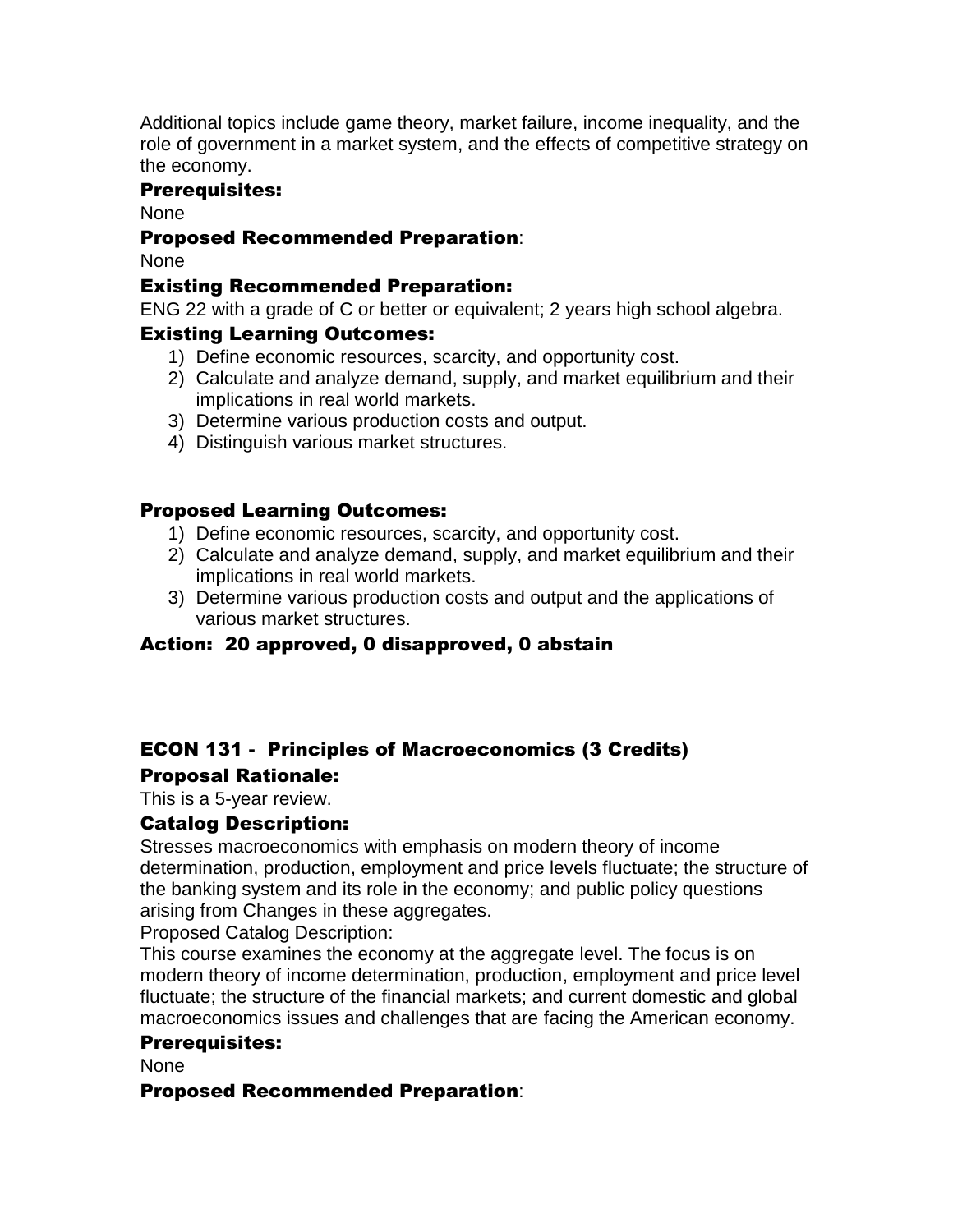None

## Existing Recommended Preparation:

ENG 22 with a grade of C or better or equivalent; 2 years high school algebra.

## Existing Learning Outcomes:

- 1) Define economic resources, scarcity, and opportunity cost.
- 2) Calculate and analyze demand, supply, and market equilibrium and their implications in real world markets.
- 3) Determine changes in national income.
- 4) Apply macroeconomic policy analysis to problems of unemployment and inflation.

# Proposed Learning Outcomes:

- 1) Define economic resources, scarcity, and opportunity cost.
- 2) Calculate and analyze demand, supply, and market equilibrium and their implications in real world markets.
- 3) Determine changes in national income and apply macroeconomic policy analysis to current domestic and global issues.

## Action: 20 approved, 0 disapproved, 0 abstain

# HWST 105 – Mea Kanu Hawai`i: Hawaiian Ethnobotany

## (3 Credits)

## Proposal Rationale:

This is a course review and update.

## Existing Catalog Description:

An introductory course studying the role of ethnobotany in cultures across the Pacific with special emphasis placed upon uses of Hawaiian plants.

## Proposed Catalog Description:

This class is an introductory survey course of Hawaiian ethnobotany. Students will learn about basic plant classification, cultivation/gathering, preparation and use in food, medicine, ritual/ceremonies, cosmetics, dyeing, construction, tools, clothing, social-life and/or health care.

## Existing Prerequisites:

ENG 22, or ENG 24, or ESL 21 and 22 with a grade of C or better or instructor approval.

## Proposed Prerequisites:

ENG 22 or ENG 24 with a minimum grade of C or placement in ENG 100 or instructor approval.

## Existing Learning Outcomes:

- 1) Evaluate or describe basic plant classification.
- 2) Evaluate some of the ways in which plants and/or uses of plants have shaped past cultural and historical developments in Hawai`I and the larger Pacific regions.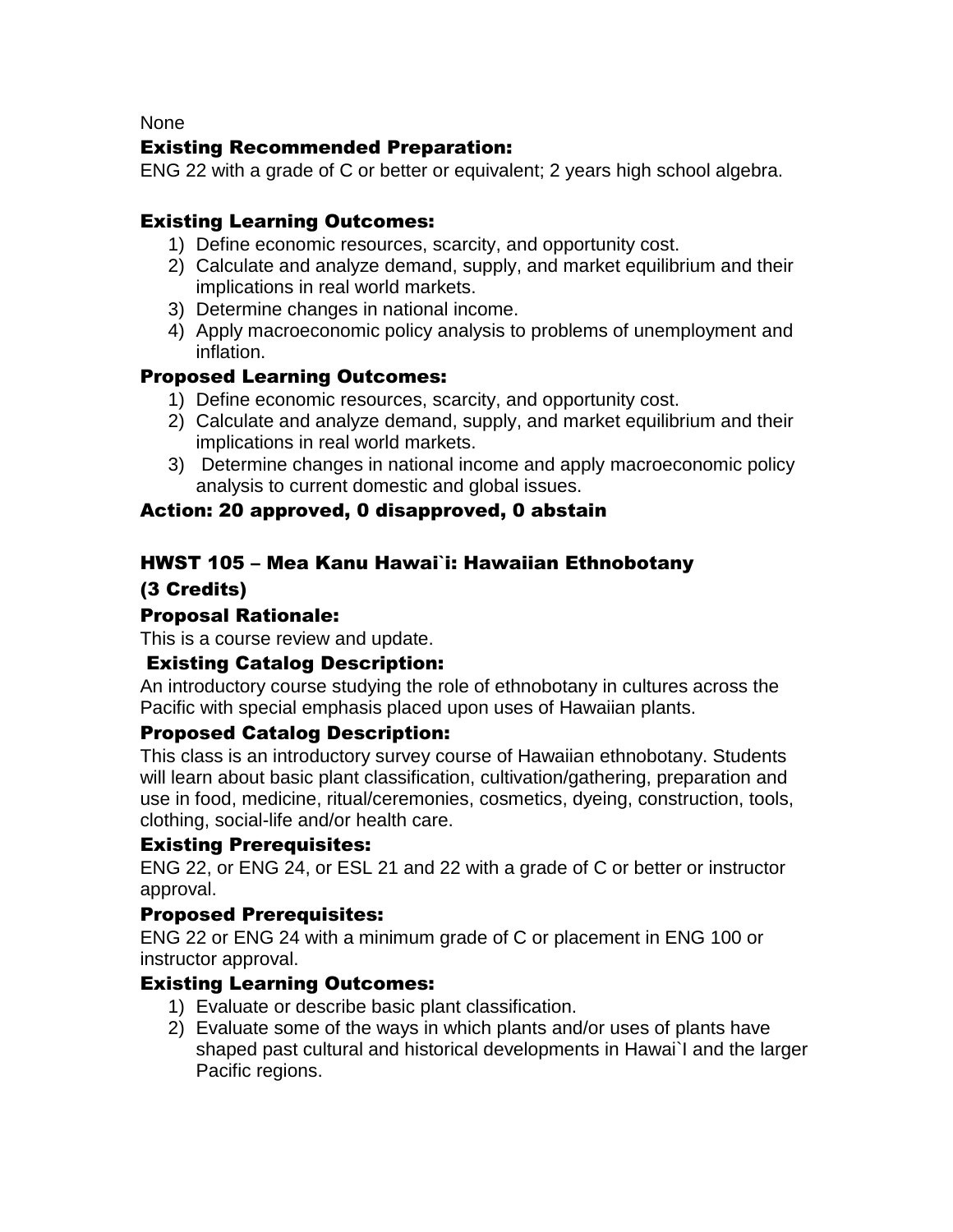- 3) Make connections between plants and the personal, or social, or cultural, or ethical, or political dimensions of human experience/society using the basic elements of botanical sciences terminology and/or conventions of cultural analysis.
- 4) Demonstrate knowledge of the ecology of plants and their environment in the modern world.
- 5) Identify selected plants by their common and Hawaiian names.
- 6) Explain how native Hawaiian culture/society intersects with other Pacific island cultures/societies.

# Proposed Learning Outcomes:

- 1) Evaluate or describe plant classification (both Western and indigenous terminology, anatomy and physiology.
- 2) Evaluate some of the ways in which plants and/or uses of plants have shaped the culture and history in Hawai`I and the Pacific.
- 3) Examine the connections between plants and the personal, or social, or cultural, or ethical, or political dimensions of human society using basic botanical sciences terminology and/or conventions of cultural analysis.
- 4) Explain the changes in Hawaiian plant ecology from the ancient to the modern world.

# Action: 18 approved, 0 disapprove, 0 abstain

# HWST 107 – Hawai`I: Center of the Pacific (3 Credits)

## Proposal Rationale:

Complete missing fields in KSCM

## Existing Catalog Description:

An introduction to the unique aspects of the native point of view in Hawai`I and the larger Pacific with regards to origins, language, religion, land, art, history and modern issues.

## Proposed Catalog Description:

An introduction to the unique aspects of the native point of view in Hawai`I and the larger Pacific with regards to origins, language, religion land, art, history and modern issues.

## Existing Prerequisites:

None

## Proposed Prerequisites:

ENG 22 or ENG 24 with a minimum grade of C or placement in ENG 100 or instructor consent.

## Existing Learning Outcomes:

Missing in transfer to KSCM

## Proposed Learning Outcomes:

1) Demonstrate knowledge of the origins, migration and settlement patterns of Oceania.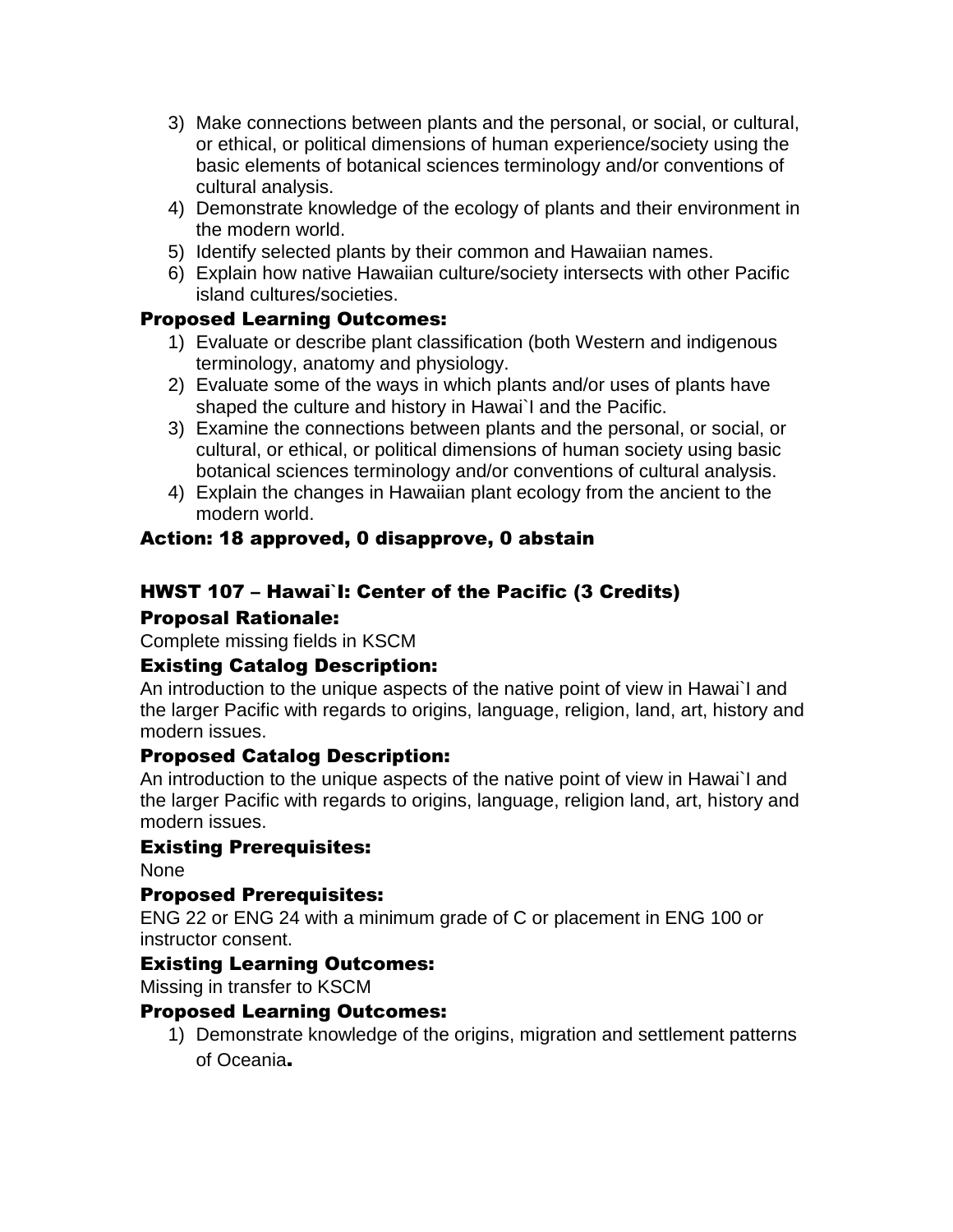- 2) Show knowledge of similarities between native Hawaiians and other Oceanic peoples' cultures, languages, religions, arts and natural resources.
- 3) Explain the connections of historical events to modern issues in relation to the unique social, political and economic history of Hawai`I, including concepts such as colonization and decolonization, occupation, independence movements, sovereignty.

## Actions: 18 approved, 0 disapprove, 0 abstain

# HWST 291 – Contemporary Hawaiian Issues (3 Credits)

## Proposal Rationale:

Complete missing fields in KSCM

## Catalog Description:

This course is a critical study and interdisciplinary introduction to contemporary, domestic and international Hawaiian issues within their historical, social, cultural and political contexts.

## Existing Prerequisites:

ENG 100 with a grade of C or better or equivalent and HWST 107 with a grade of C or better.

## Proposed Prerequisites:

ENG 100 with a grade of C or better and HWST 107 with a grade of C or better.

#### Existing Learning Outcomes:

Missing in transfer from KSCM

## Proposed Learning Outcomes:

- 1) Evaluate contemporary Hawaiian issues.
- 2) Analyze the historical roots of these issues and how they evolved into their current state.
- 3) Examine the social, cultural, political and economic implications of these issues.
- 4) Compare Hawaiian issues with global events and developments.
- 5) Formulate research-based positions on contemporary Hawaiian issues.

## Action: 18 approved, 0 disapprove, 0 abstain

## ICS 141 – Discrete Mathematics for Computer Science I

## (3 credits)

## Proposal Rationale:

Modifying prerequisites to match other UH system Community Colleges which teach this course.

## Catalog Description:

This course includes logic, sets, functions, matrices, algorithmic concepts, mathematical reasoning, recursion, counting, techniques, and probability theory.

## Existing Prerequisites: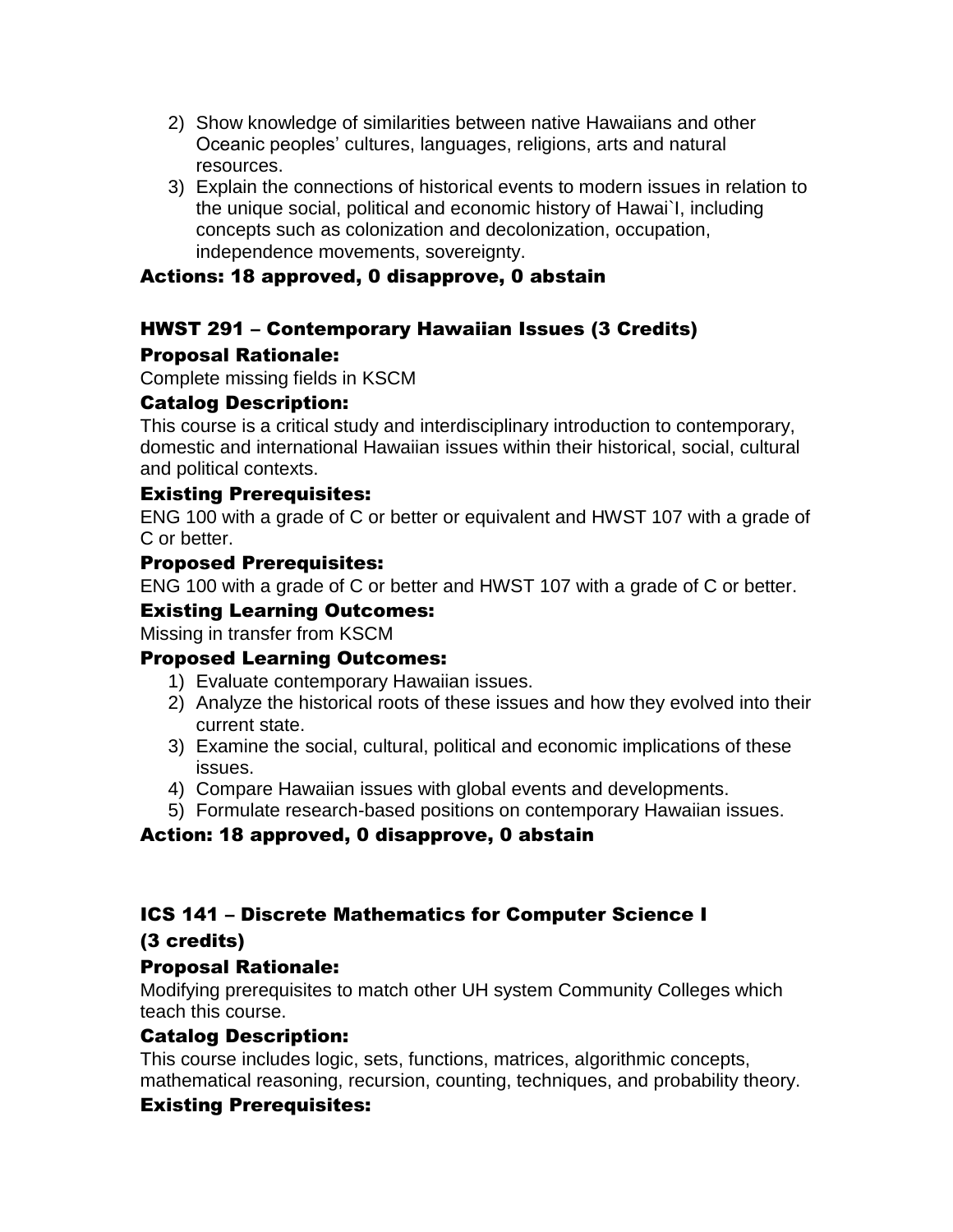C or better (or CR) in MATH 82, or equivalent, or consent of instructor.

# Proposed Prerequisites:

Placement in MATH 135- Pre-calculus: Elementary Functions or instructor consent

# Learning Outcomes:

- 1) Analyze issues and apply mathematical problem solving skills to plan courses of actions in decision-making situations.
- 2) Solve problems by using basic mathematical formal logic, proofs, recursion, analysis of algorithms, sets, combinatorics, relations, fuctions, matrices and probability.

# Actions: 20 approved. 0 disapproved, 0 abstain

# ICS 270 – Systems analysis (3 Credits)

## Proposal Rationale:

Updating prerequisite from ICS 113: Database Fundamentals to ICS 129: Introduction to Databases because of ICS-IT System-wide Articulation Agreement of September 9, 2016.

## Existing Catalog Description:

Use of tools to analyze, design, develop, test, document and implement a system. \*(45 lecture hours)

## Proposed Catalog Description:

Use of tools to analyze, design, develop, test, document and implement a system.

# Existing Prerequisites:

ICS 111 and ICS 113 each with a grade of "C" or better, or instructor consent.

## Proposed Prerequisites:

ICS 111 and ICS 129 with a minimum grade of C or instructor consent.

## Learning Outcomes:

- 1) Explain tasks in the analysis, design, development, testing, documenting and implementation of a system.
- 2) Design and implement forms, inputs, outputs and controls.
- 3) Design a relational database in the third normal form.
- 4) Produce diagrams necessary to manage a project and design a system.
- 5) Present information in oral and written forms.
- 6) Perform fact-finding and a feasibility analysis for a system.

# Action: 18 approved, 0 disapprove, 0 abstain

# PHYS 170 – General Physics I (3 credits)

## Proposal Rationale:

Modifying prerequisites to align with UH Manoa, updating SLOs, filling in blank fields.

## Existing Catalog Description: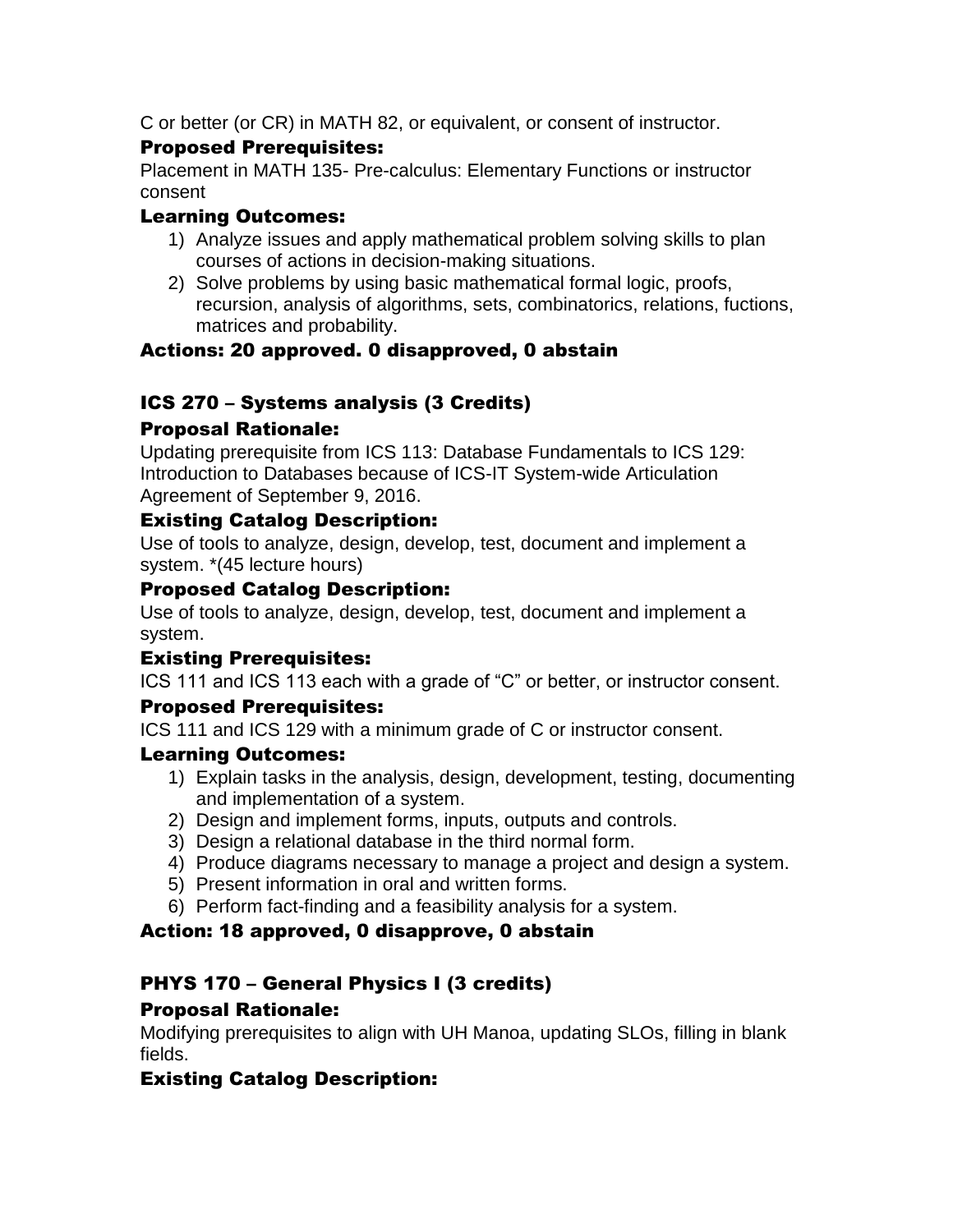A rigorous introductory course in classical mechanics and thermodynamics for physical science and engineering majors, emphasizing the mathematical techniques used in the explanation of physical phenomena.

# Proposed Catalog Description:

Mechanics of particles and rigid bodies, wave motion, thermodynamics and kinetic theory.

## Existing Prerequisites:

MATH 205 and PHYS 100 or high school physics.

## Proposed Prerequisites:

Earn a minimum grade of C or concurrently enrolled in MATH 206- Calculus II.

## Existing Learning Outcomes:

- 1) Being able to identify what is "asked for" and what is "given" in a problem statement.
- 2) Being able to select the appropriate physical relationship(s) to solve a given problem.
- 3) Correctly identifying and expressing any assumptions required in the solution of a given problem.

## Proposed Learning Outcomes:

- 1) Draw a free body diagram and correctly identify the forces acting on an object.
- 2) Identify what physical principle(s) or characteristic(s) are being asked for in a problem.
- 3) Identify what physical principle(s) or characteristic(s) are given in a problem.
- 4) Express the appropriate physical relationship(s) to solve a problem.
- 5) Identify and express the appropriate assumption(s) required in the solution of a problem.

## Action: 20 approved, 0 disapproved, 0 abstain

# PHYS 170L – General Physics I laboratory (1 credit)

## Proposal Rationale:

Updating SLOs, filling in blank fields.

## Catalog Description:

Experimental analysis in mechanics emphasizing error analysis, measurement techniques, and report writing.

## Existing Prerequisites:

Credit or concurrent registration in PHYS 170

## Proposed Prerequisites:

Earned a minimum grade of C or concurrently enrolled in PHYS 170

## Existing Learning Outcomes:

- 1) Clearly state the objectives of a proposed laboratory experiment.
- 2) Correctly identifying the theoretical basis for making a measurement.
- 3) Clearly and correctly expressing the assumptions made in the measurement.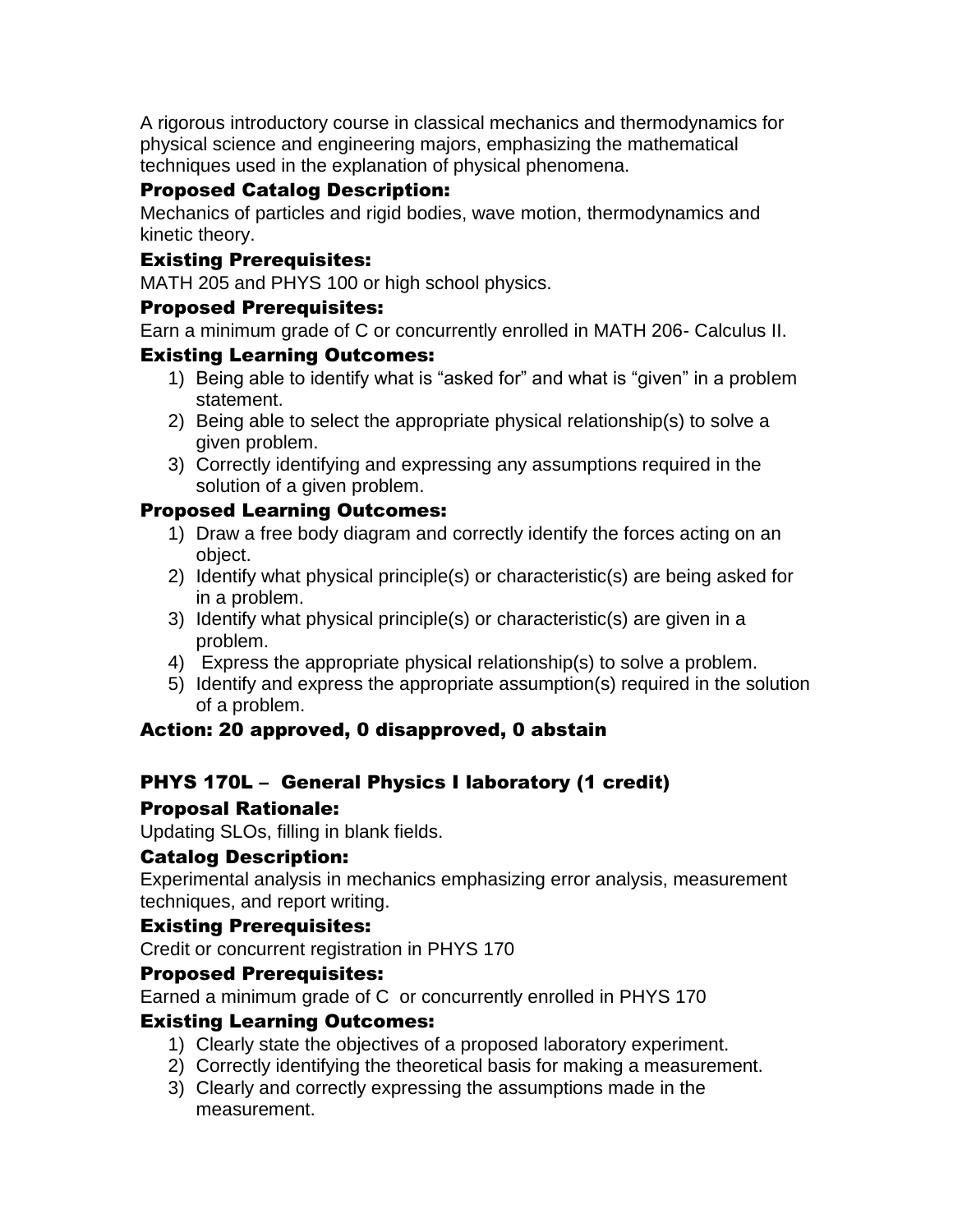#### Proposed Learning Outcomes:

- 1) Clearly state the objective of a proposed laboratory experiment.
- 2) Correctly identify the theoretical basis for making a measurement.
- 3) Clearly and correctly express the assumptions made in a measurement.
- 4) Use statistics to determine the uncertainty in a repeated measurement.

## Action: 20 approved, 0 disapproved, 0 abstain

# PHYS 272 General Physics II (3 Credits)

## Proposal Rationale:

Modifying prerequisites to align with UH Manoa, SLOs, filling in blank fields.

## Existing Catalog Description:

The second course in introductory general physics covering electromagnetism and optics for physical science and engineering majors. Class meets for 3 hours of lecture per week.

#### Proposed Catalog Description:

Electricity, magnetism, and geometric optics.

## Existing Prerequisites:

MATH 206 and PHYS 170

## Proposed Prerequisites:

Earned a minimum grade of C in PHYS 170 and MATH 206

## Existing Learning Outcomes:

- 1) Being able to identify what is asked for and what is given in a problem statement.
- 2) Being able to select the appropriate physical relationships needed to solve a given problem.
- 3) Correctly identifying and expressing any assumptions required in the solution of a given problem.
- 4) Being able to express the physical qualities employed in the solution of a problem in the appropriate units of measure.

## Proposed Learning Outcomes:

- 1) Identify what physical principle(s) or characteristic(s) are being asked for in a problem.
- 2) Identify what physical principle(s) or characteristic(s) are given in a problem.
- 3) Express the appropriate physical relationship(s) to solve a problem.
- 4) Identify and express the appropriate assumption(s) required in the solution of a problem.
- 5) Express the physical quantities employed in the solution of a problem in the appropriate units of measure.

## Action: 20 approved, 0 disapproved, 0 abstain

## PHYS 272L – General Physics II Laboratory (1 Credit)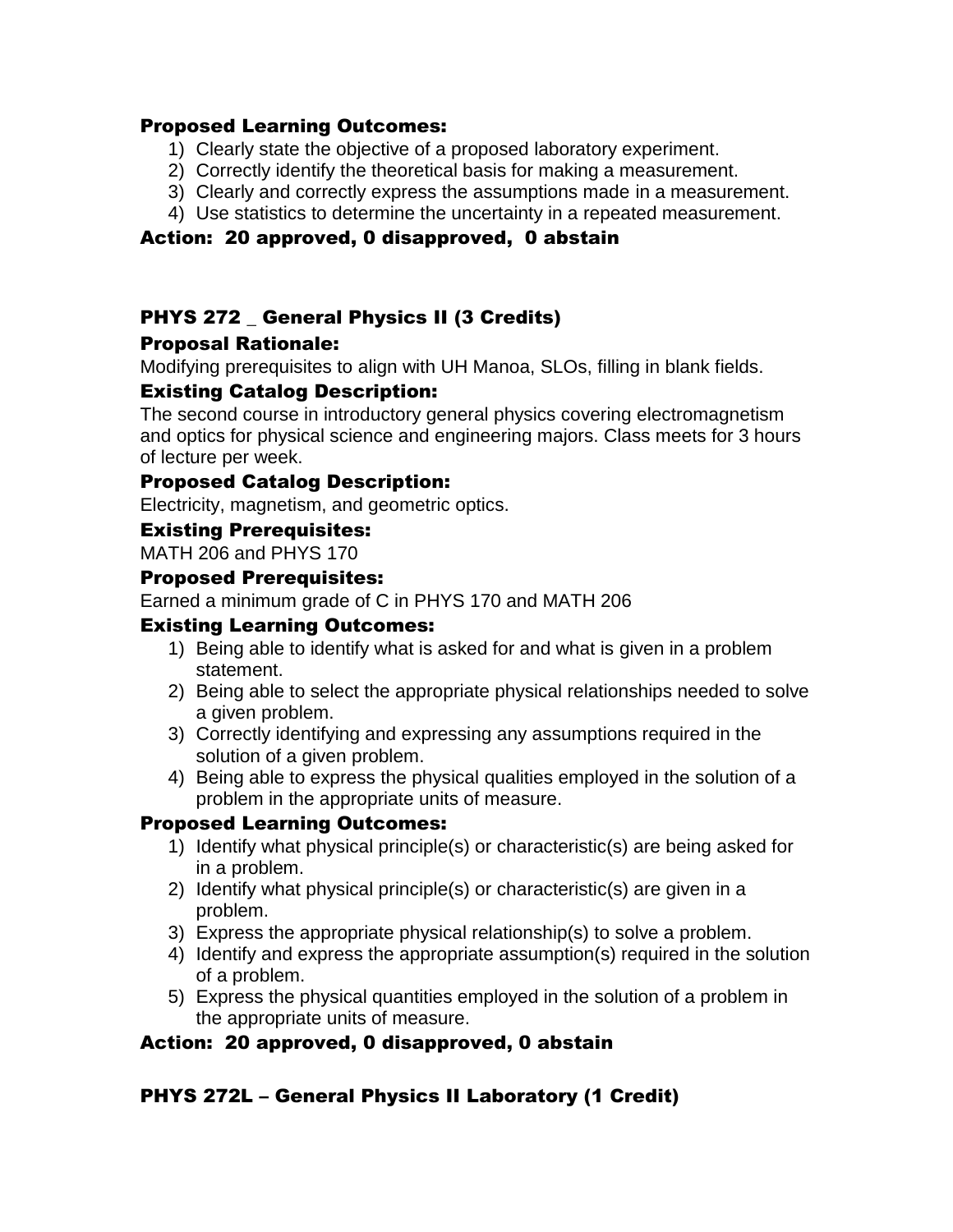## Proposal Rationale:

Updating SLOs, filling in blank fields.

#### Catalog Description:

Experimental analysis in electricity, magnetism and optics.

#### Existing Prerequisites:

Credit or concurrent registration in PHYS 272

## Proposed Prerequisites:

Earned a minimum grade of C or concurrently enrolled in PHYS 272

## Existing Learning Outcomes:

- 1) Clearly stating the objective of a proposed laboratory experiment.
- 2) Correctly identifying the theoretical basis for making a measurement.
- 3) Clearly and correctly expressing the assumptions made in the measurement.

## Proposed Learning Outcomes:

Clearly state the objective of a proposed laboratory experiment.

Correctly identify the theoretical basis for making a measurement.

Clearly and correctly express the assumptions made in a measurement.

Use error propagation to determine the uncertainties in a value computed from measurements.

## Action: 20 approved, 0 disapproved, 0 abstain

# ICS 293D – Cooperative Education (3 Credits)

## Proposal Rationale:

To update the course for the 5-year review and fill empty fields within KSCM

## Existing Catalog Description:

Provides practical work experiences in the computer area to apply classroom knowledge and to develop job skills. May be part-time work in the private sectors of the business, government or industrial communities or may be directed study in a particular computer area. The student will meet with the instructor at least once a month and prepare written reports as directed. Acceptance into the courses is by permission of the instructor. A student may take both courses for a total of six credits.

## Proposed Catalog Description:

Provides practical work experiences in the computer area to apply classroom knowledge and to develop job skills. May be part-time work in the private sectors of the business, government or industrial communities or may be directed study in a particular computer area. The student will meet with the instructor at least once a month and prepare written reports as directed. Acceptance into the courses is by permission of the instructor.

## Existing Prerequisites:

Completion of or concurrent enrollment in ENG 100 or ENG 21 or ENG 22 or ENG 24 or equivalent with a grade of C or better or equivalent and approval of the instructor. Additional requirements by the ICS Department: (1) completion of 12 or more credits in ICS courses, (2) declared ICS major, (3) full or part-time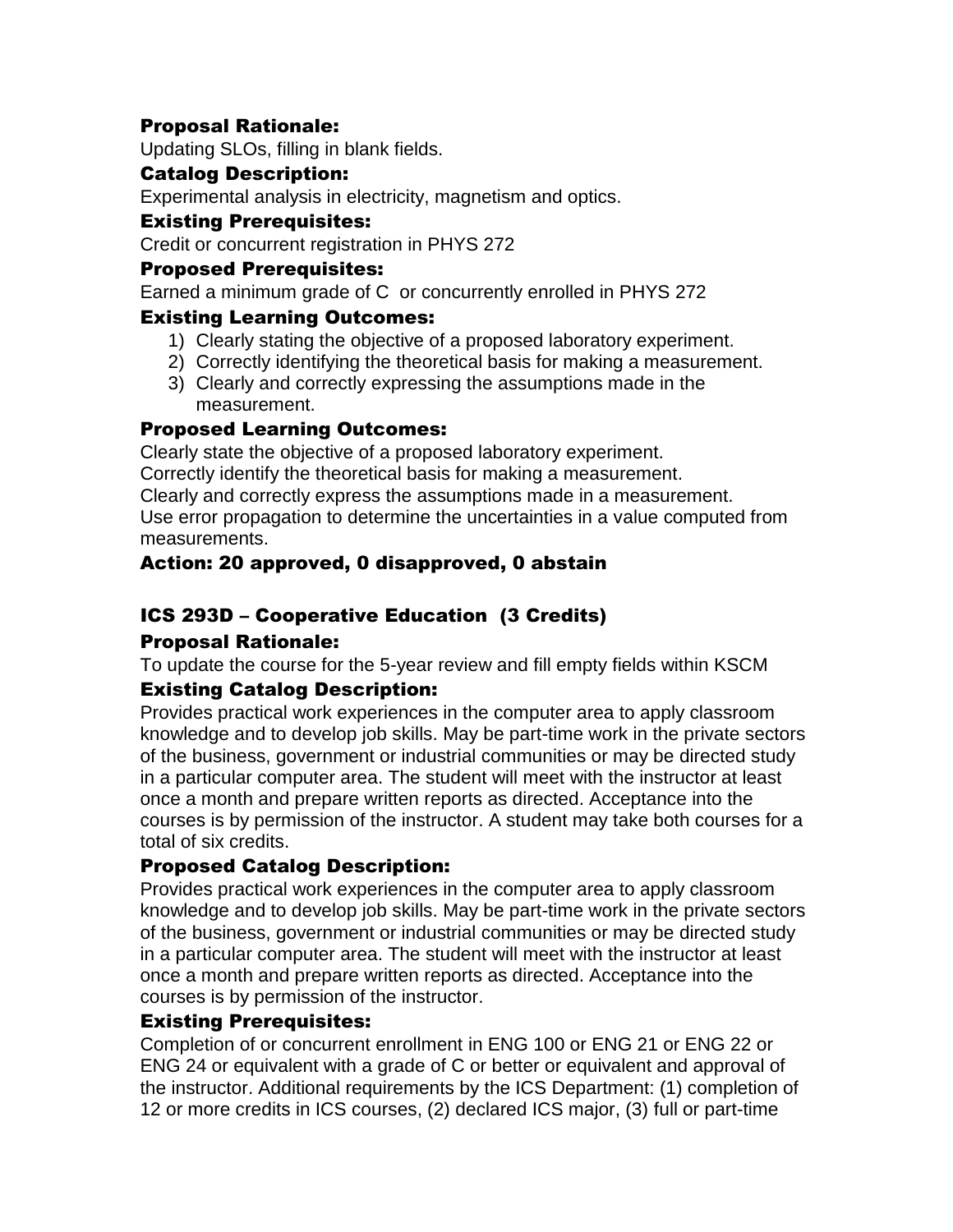student enrolled at LCC, (4) a student in good academic standing with a minimum cumulative grade point average of 2.0 and (5) eligible for employment, a U.S. citizen or have the legal right to work in the U.S.

# Proposed Prerequisites:

Completed at least this many credits: 12 from these courses

- ICS 101 Digital Tools for the Information World
- ICS 141 Discrete mathematics for Computer Science I
- ICS 170 Ethics for the Digital World
- ICS 171 Introduction to Computer Security
- ICS 172 Network Design and Administration
- ICS 184 Introduction to Networking
- ICS 111 –Introduction to Computer Science I
- ICS 110M Introduction to Programming
- ICS 211 Introduction to Computer Science II
- ICS 212 Program Structure
- ICS 251 –Advanced Database programming
- ICS 215 Introduction to Scripting
- ICS 270 Systems Analysis
- ICS 283 Advanced Network Routing an Optimization
- ICS 282 Computer Forensics
- ICS 281 Ethical hacking
- ICS 136 Introduction to Mobile Device Application Development
- ICS 236 Mobile Device Management and Programming
- ICS 151 Structured Database Programming
- ICS 125 Personal Computer Maintenance and Repair
- ICS 240 Operating Systems
- ICS 241 Discrete Mathematics for Computer Science II
- ICS 100 Computing Literacy & Applications
- ICS 129 Introduction to Databases

And Placement in this Program: AS-ICS

And earned a minimum cumulative GPA of: 2.0

And if the student obtains a paid coop, the student must be eligible for employment.

## Existing Learning Outcomes:

- 1) Perform activities in a cooperative work environment involving such areas as routine tasks, problem or crisis situations, creative suggestions or initiatives, personal development, work attitudes, and other competencies as determined by the instructor an
- 2) Demonstrate the understanding of overall competencies, such as analyzing or describing the job assignment in relationship to principles, concepts or procedures covered in the field of study to demonstrate practical work place experience and relate that ex
- 3) 3) Demonstrate workplace ethics, behavior, teamwork and interpersonal relations that meet industry standards for the students chosen course of study.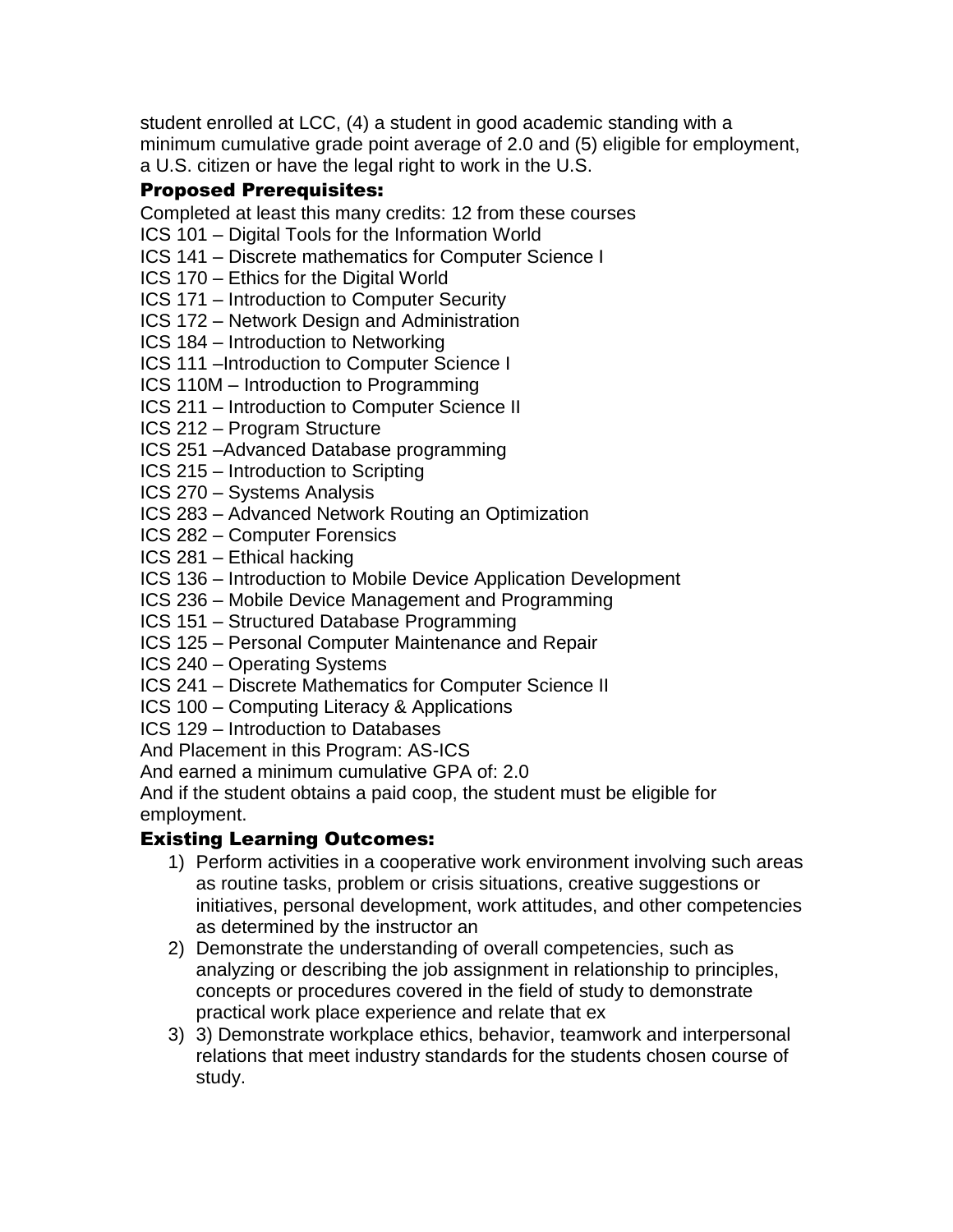4) Identify the personal qualities, work habits, and attitudes that lead to professionalism in the work place.

# Proposed Learning Outcomes:

- 1) Perform activities in a cooperative work environment involving such areas as routine tasks, problem or crisis situations, creative suggestions or initiatives, personal development, work attitudes, and other competencies as determined by the instructor and the employer.
- 2) Demonstrate the understanding of overall competencies, such as analyzing or describing the job assignment in relationship to principles, concepts or procedures covered in the field of study to demonstrate practical work place experience and relate that experience to the course of study.
- 3) 3) Demonstrate workplace ethics, behavior, teamwork and interpersonal relations that meet industry standards for the students chosen course of study.
- 4) Identify the personal qualities, work habits, and attitudes that lead to professionalism in the work place.

# Action: 19 approve, 0 disapprove, 0 abstain, 1 no mark

# SP 151 – Personal and Public Speech (3 Credits)

## Proposal Rationale:

- 1) Modifying catalog description and student learning outcomes due to articulation meeting with Speech and Communicology representatives from the UH system on September 30, 2016.
- 2) Updating fields to match modification of catalog description and student learning outcomes.
- 3) Completing blank fields.

## Existing Catalog Description:

Introduction to major elements of speech. Activities for students to acquire competence in two-person, small group, and public situations. Designed primarily for non-majors.

## Proposed Catalog Description:

Develop communication skills necessary to function effectively in today's society. Enhance communication skills in interpersonal, small group, and public speaking situations.

## Prerequisites:

ENG 22 or ENG 24 with a grade of C or better or approval by the division chair.

## Existing Learning Outcomes:

- 1) Demonstrate an understanding of the concepts, theories, and principles of effective human communication.
- 2) Construct an outline for personal and public communication in order to demonstrate communication competence.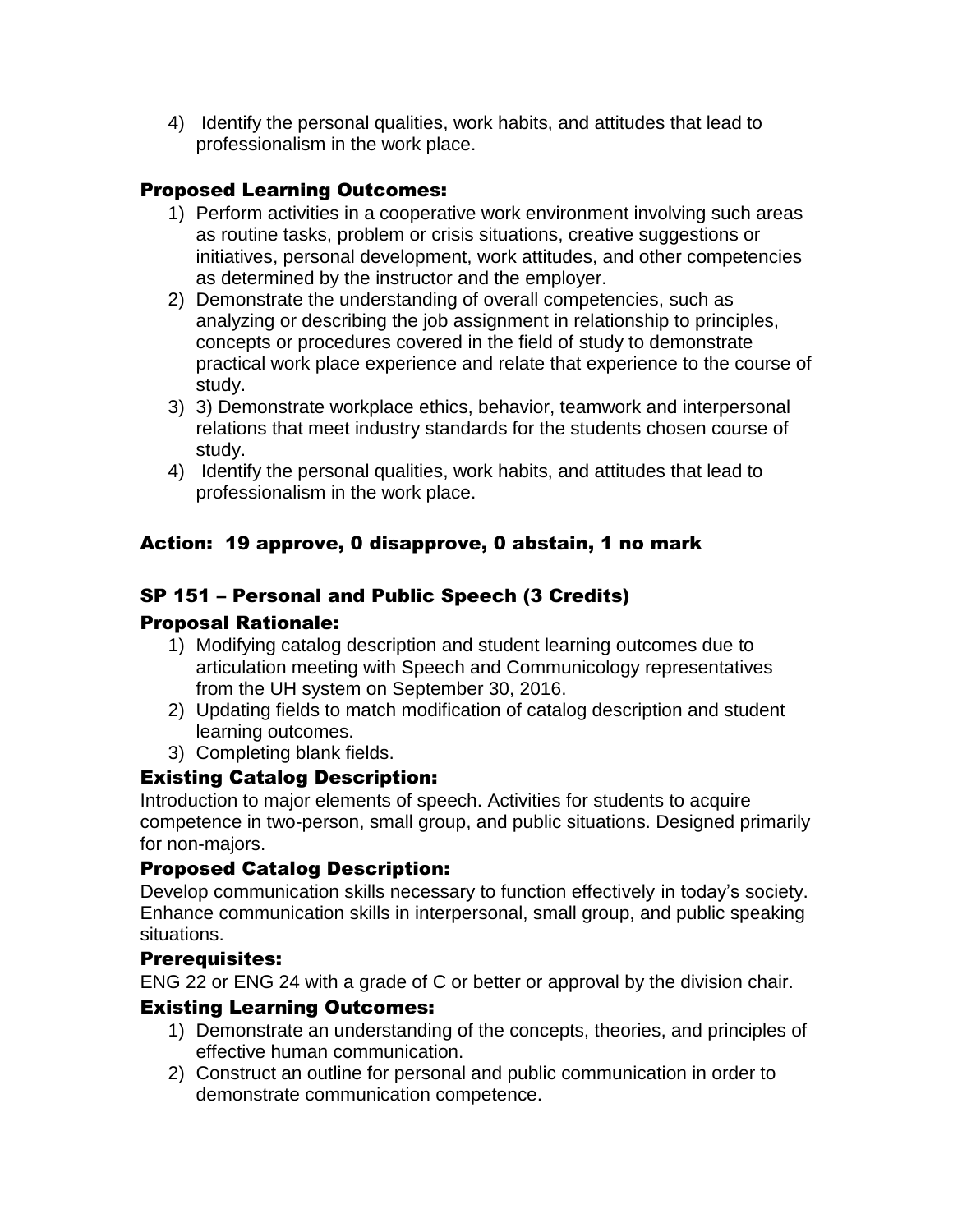- 3) Deliver an informative speech using appropriate verbal/nonverbal communication.
- 4) Deliver a persuasive speech using appropriate verbal/nonverbal communication.
- 5) Communicate effectively in a group.

## Proposed Learning Outcomes:

- 1) Describe concepts, theories, and principles of effective human communication.
- 2) Apply principles of effective and appropriate verbal and nonverbal communication in interpersonal situations.
- 3) Apply principles of effective and appropriate verbal and nonverbal communication in small group situations.
- 4) Apply principles of effective and appropriate verbal and nonverbal communication in public speaking situations.

## Action: 20 approved, 0 disapproved, 0 abstain

# ED 310A – Classroom Management within the Instructional Process for CTE Teacher Candidates (3 Credits) (formerly ED 285A)

## Proposal Rationale:

The minimum requirement for admission to the Alternative Certification for CTE licensure program is an Associate degree plus 3 years of industry experience. This course is one of the required courses for the program.

## Catalog Description:

An introductory course for CTE Teacher Candidates which offers the student exposure to the various issues of classroom management. The professional role of the teacher, development of positive and inclusive classroom culture, planning for effective instruction, and proactive approaches to supporting student behaviors and community relationships will be addressed. Learning will focus on the development of value-oriented and organized learning environments. Students will learn how to develop classroom discipline and individualized behavior plans. Behavioral assessment, strategies and interventions will be introduced. Learning styles, theory, instructional assessment, planning and delivery will be explored. (Formerly ED 285 and ED 285A)

## Existing Prerequisites: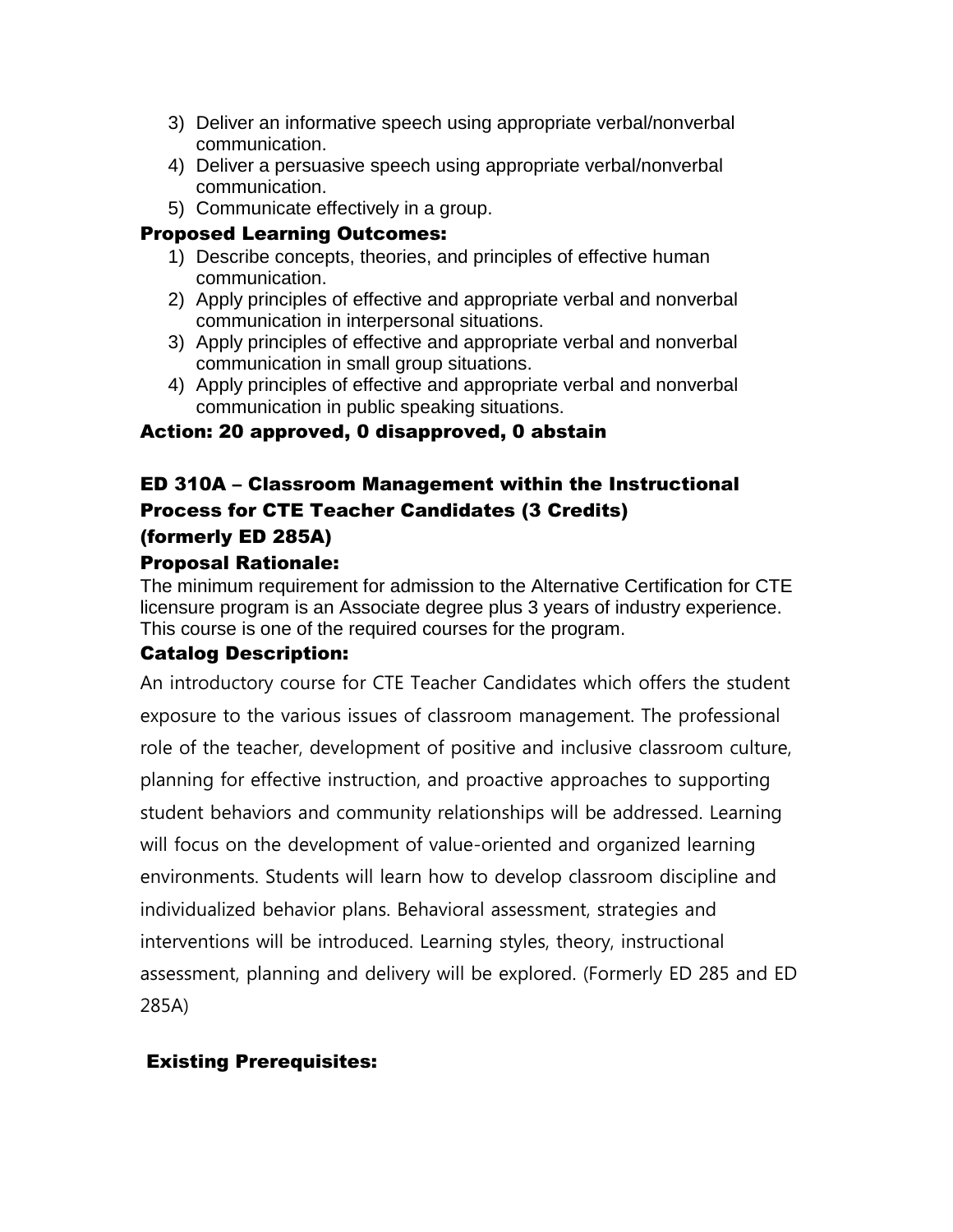ENG 22 or ENG 24 with a grade of C or better or equivalent; or placement in ENG 100; or consent of the instructor. Acceptance into the Alternative Certification for CTE Teacher Licensure program.

## Proposed Prerequisites:

ENG 100 with a C or equivalent; or consent of instructor. Acceptance into the

Alternative Certification for CTE Teacher Licensure program

## Learning Outcomes:

- 1) Describe your learners' needs and interests.
- 2) Develop a classroom management plan that includes a floor plan, discipline plan, and safety contract.
- 3) Identify classroom management challenges and describe appropriate strategies to ensure learner success.
- 4) Develop a standards-based, meaningful unit plan with lesson(s) that provides learning opportunities that are inclusive and adaptive for diverse learners.
- 5) Develop classroom management strategies to maintain learner interest and a safe and positive learning environment.
- 6) Evaluate teaching and learning practices as a basis for making professional decisions and growth.
- 7) Demonstrate the professional practice, behavior, and ethics of a teacher.

## Action: 20 approved, 0 disapprove, 0 abstain

# ED 311A – Foundations of Inclusion in Teaching for CTE Teacher Candidates (3 Credits) (formerly ED 284A) Proposal Rationale:

The minimum requirement for admission to the Alternative Certification for

CTE Licensure Program is an Associate Degree plus 3 years of industry

experience. ED 311A is a required course in this program.

# Existing Catalog Description:

Foundations of Inclusion in Teaching for Career and Technical Education Teacher Candidates explores historical and contemporary educational contexts, laws, policies and practices that support special student populations. Curriculum is focused on the demonstration and application of supportive and age appropriate instructional goals, experiences and assessments. Special populations in need of an inclusive setting include all students, but this course is specifically focused on Native Hawaiians, students from poverty and low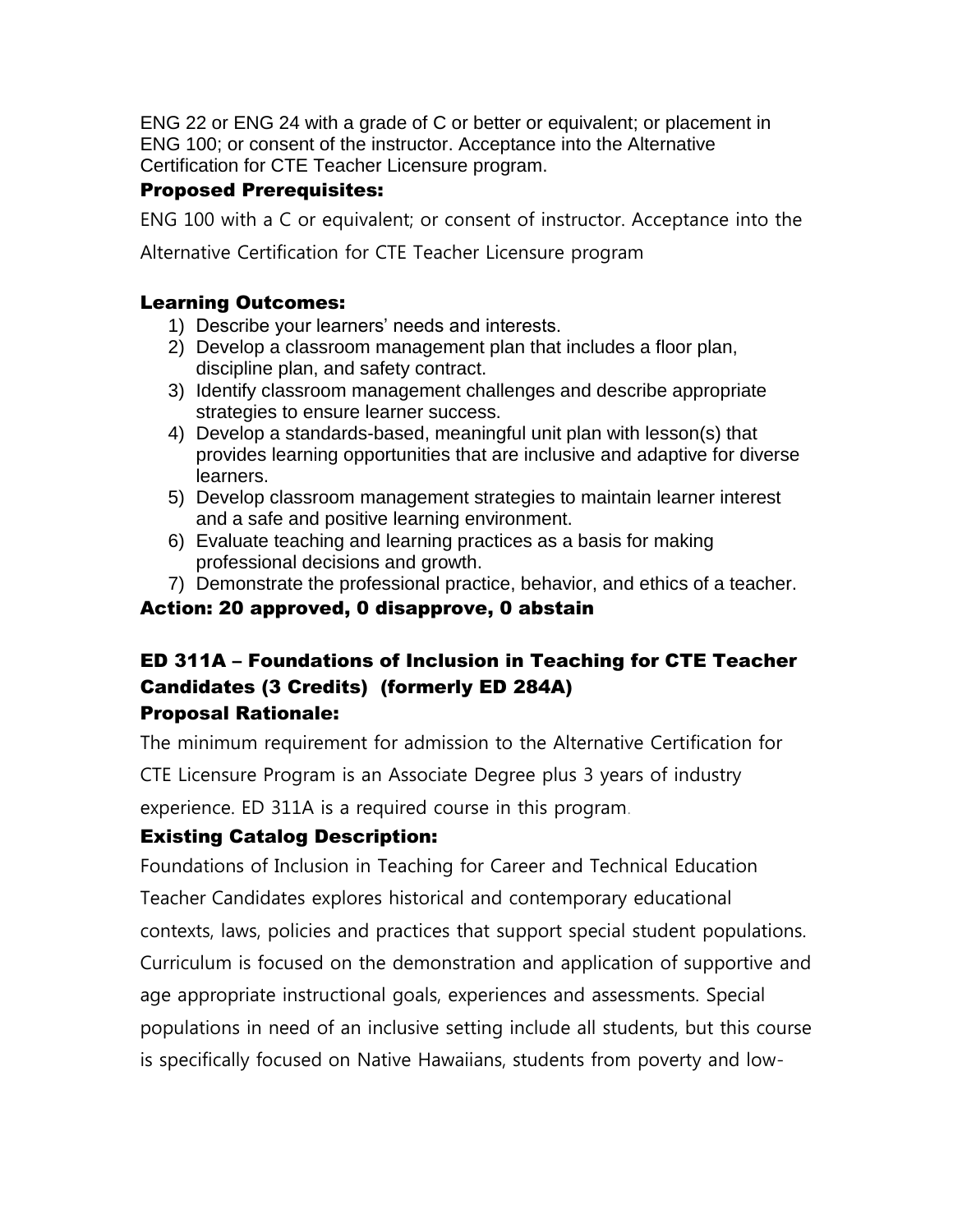income communities, and all students with Individualized Education Programs and special needs.

## Proposed Catalog Description:

Foundations of Inclusion in Teaching for Career and Technical Education Teacher Candidates explores historical and contemporary educational contexts, laws, policies and practices that support special student populations. Curriculum is focused on the demonstration and application of supportive and age-appropriate instructional goals, experiences and assessments. Special populations in need of an inclusive setting include all students, but this course is specifically focused on Native Hawaiians, students from poverty and lowincome communities, and all students with Individualized Education Programs and special needs. (Formerly ED 284 or ED 284A)

#### Existing Prerequisites:

ENG 22 or ENG 24 or equivalent with a C or better; or placement in ENG 100; or consent of instructor. Acceptance into the Alternative Certification for CTE Teacher Licensure program.

#### Proposed Prerequisites:

ENG 100 with a C or better or equivalent; or consent of instructor. Acceptance into the Alternative Certification for CTE Teacher Licensure program.

#### Learning Outcomes:

- 1) Describe and communicate learners' interests and development that demonstrates respect and support for learner's cultural background and experiences.
- 2) Design a standards-based lesson that is relevant to a community of learners.
- 3) Communicate learning environment expectations to families using a culturally responsive approach and encourage their involvement.
- 4) Identify learners with special needs, interpret prior performance, and collaborate with professionals to implement accommodations.
- 5) Develop collaborative and accommodation strategies to help learners research and solve a community problem.
- 6) Identify appropriate formative assessments to track learners' progress and make accommodations to both instruction and assessments.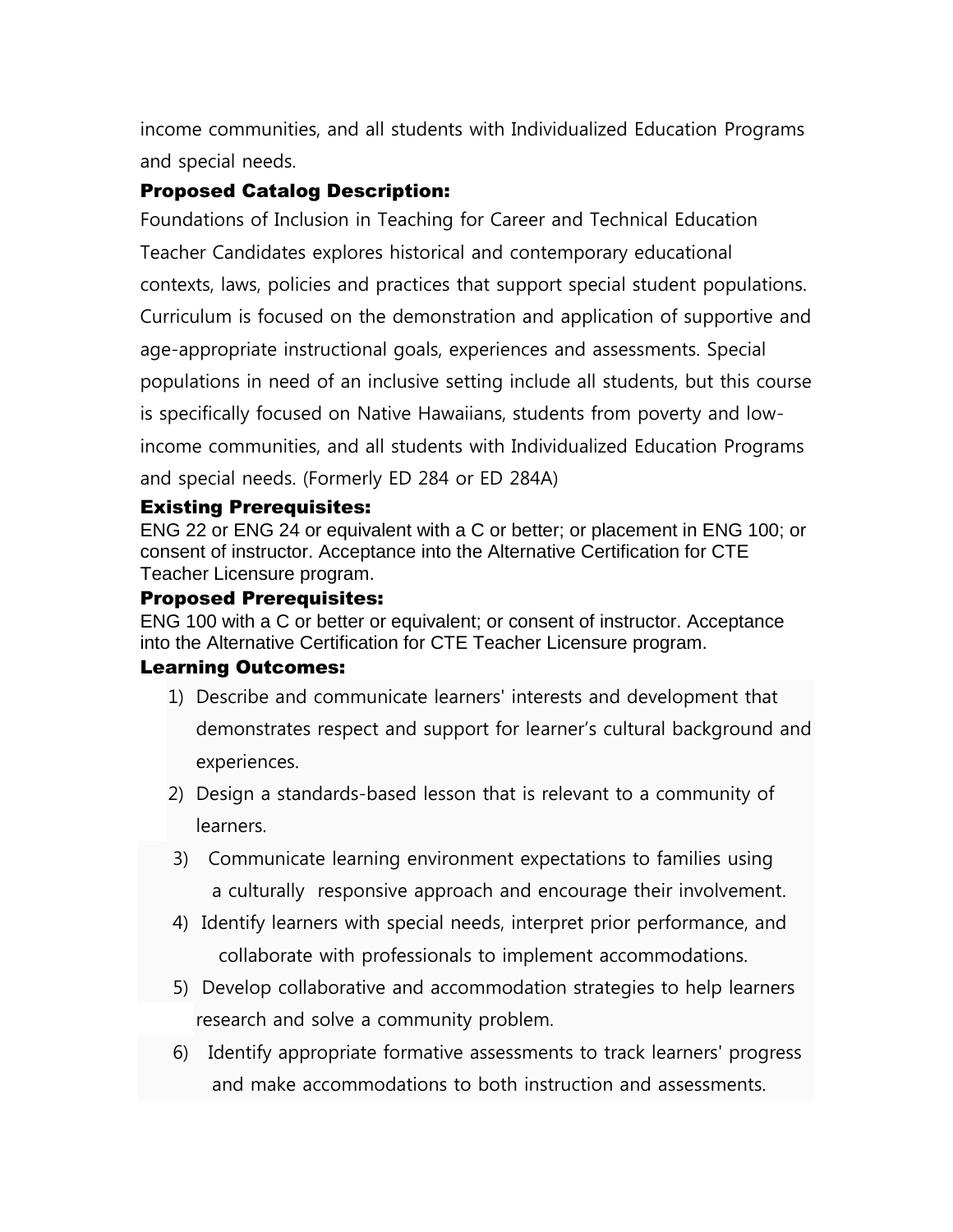7) Evaluate teaching and learning practices as a basis for making professional decisions and growth.

 8) Demonstrate the professional practice, behavior, and ethics of a teacher.

#### Action: 20 approved, 0 disapprove, 0 abstain

## ED 312A – Educational Psychology for CTE Teacher Candidates (3 Credits) (formerly ED 289A) Proposal Rationale:

The minimum requirement for admission to the Alternative Certification for CTE Licensure program is an Associate Degree plus 3 years of industry experience. ED 312A is a required course for this program.

## Existing Catalog Description:

This course introduces CTE Teacher Candidates to major concepts and principles in the field of educational psychology that form the foundations of learning and instruction. Candidates will examine various development domains and learning theories and translate this knowledge into effective teaching practices for motivating learners with diverse needs

#### Proposed Catalog Description:

This course introduces CTE Teacher Candidates to major concepts and principles in the field of educational psychology that form the foundations of learning and instruction. Candidates will examine various development domains and learning theories and translate this knowledge into effective teaching practices for motivating learners with diverse needs. (Formerly ED 289 and ED 289A)

#### Existing Prerequisites:

PSY 100 with a grade of C or better and completion of ENG 22 or ENG 24 with a grade of C or better or placement in ENG 100 or equivalent. Acceptance into the Alternative Certification for CTE Teacher Licensure Program.

#### Proposed Prerequisites: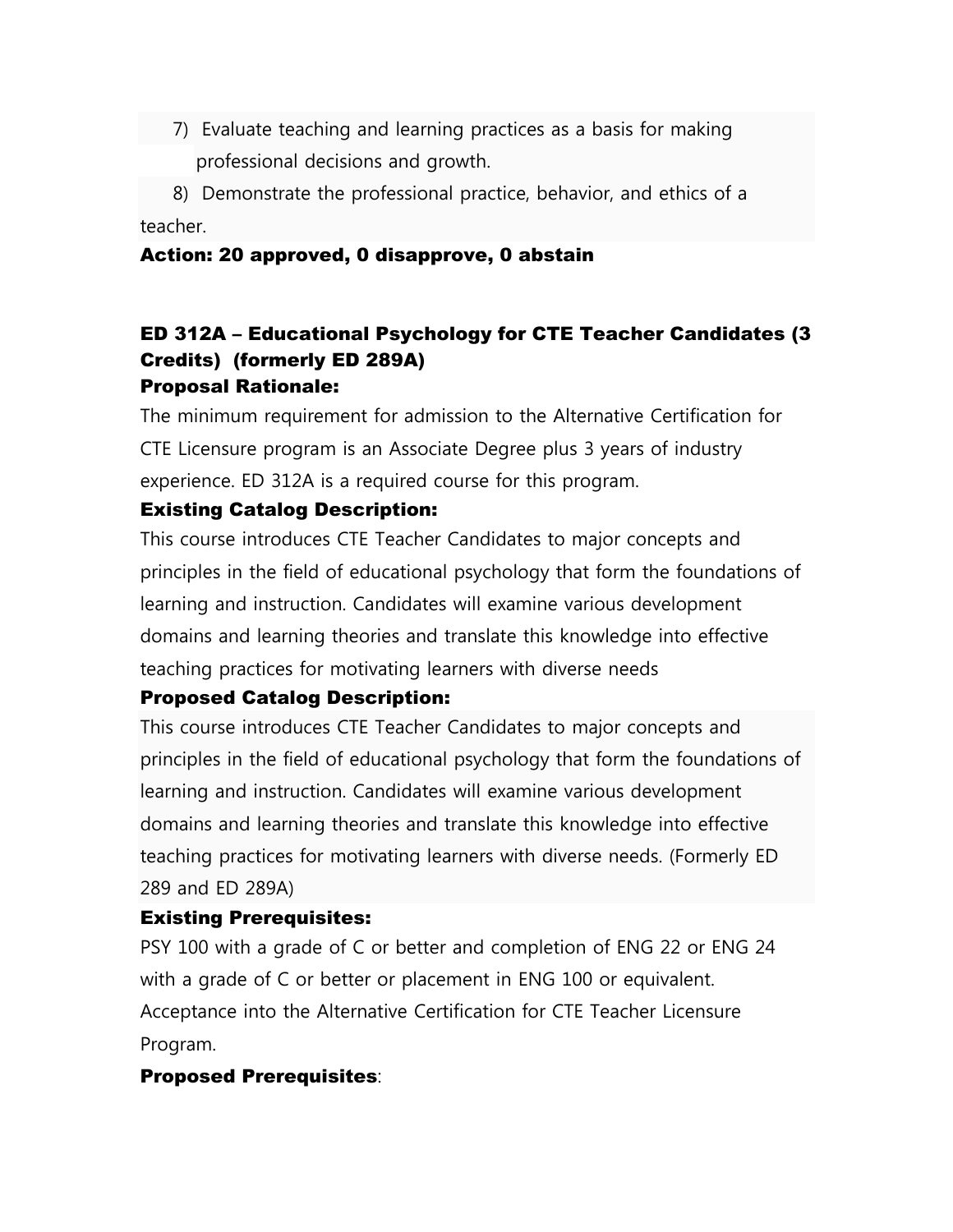PSY 100 with a grade of C or better and completion of ENG 100 with a C or equivalent. Acceptance into the Alternative Certification for CTE Teacher Licensure Program.

## Learning Outcomes:

- 1) Describe learners' interests and demonstrate research-based teaching strategies to support that development.
- 2) Design, demonstrate, and defend a research-based unit/lesson to provide learning opportunities that are inclusive and adaptive for diverse learners.
- 3) Assess learners and adjust instruction to improve learning.
- 4) Evaluate teaching and learning practices as a basis for making professional decisions and growth.
- 5) Demonstrate the professional practice, behavior, and ethics of a teacher

## Actions: 20 approved, 0 disapprove, 0 abstain

# ED 313A – Practicum I: alternative Certification for CTE Teacher Licensure (1 Credit) (formerly ED 295 and ED 295A) Proposal Rationale:

The minimum requirement for admission to the Alternative Certification for CTE Licensure Program is an Associate Degree plus 3 years of industry experience. This practicum course is a requirement for the program and for preparation for meeting teaching licensing requirements by HTSB (Hawaii Teacher Standards Board).

# Existing Catalog Description:

The Alternative Certification for Career and Technical Education (CTE) teacher licensure program will prepare candidates who have content knowledge with the pedagogy necessary to become effective practitioners in CTE classrooms at the secondary level. A critical component of the program is the supervised practicum where knowledge of content and strategies for best teaching practice will be integrated and polished. Through extensive mentoring and performance evaluations completed by program faculty, CTE teacher candidates will be well prepared to meet the high standards for licensure and practice. Practicum I will provide mentoring for the CTE candidate as they intern in their own CTE high school classroom.

# Proposed Catalog Description: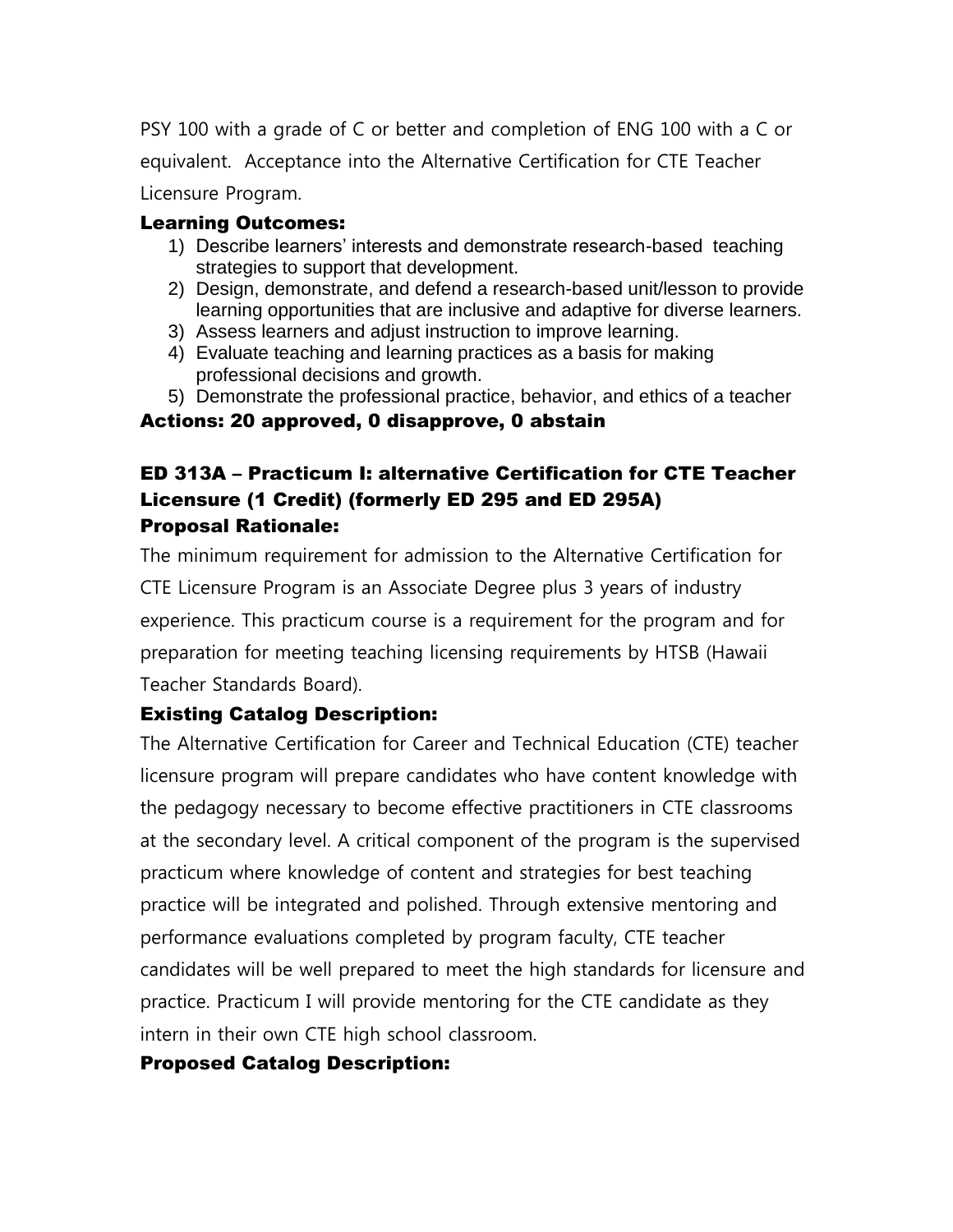The Alternative Certification for Career and Technical Education (CTE) teacher licensure program will prepare candidates who have content knowledge with the pedagogy necessary to become effective practitioners in CTE classrooms at the secondary level. A critical component of the program is the supervised practicum where knowledge of content and strategies for best teaching practice will be integrated and polished. Through extensive mentoring and performance evaluations completed by program faculty. CTE teacher candidates will be well prepared to meet the high standards for licensure and practice. Practicum I will provide mentoring for the CTE candidate as they intern in their own CTE high school classroom. Prerequisite: Acceptance into the Alternative Certification for CTE Teacher Licensure Program (Formerly ED 295 and ED 295A)

## Existing Prerequisites:

Acceptance into the Alternative Certification for CTE Teacher Licensure program. Requirements for admission: Praxis I with a passing score Minimum of an Associate Degree Minimum of 3 years industry experience.

## Proposed Prerequisites:

Acceptance into the Alternative Certification for CTE Teacher Licensure program. Requirements for admission: Praxis I with a passing score, minimum of an Associate Degree, and minimum of 3 years industry experience. Candidates entering with a Bachelor's degree or higher are not required to take the Praxis I exam.

## Learning Outcomes:

Analyze and demonstrate effective teaching practices.

- 1) Evaluate teaching and learning practices as a basis for making professional decisions and growth.
- 2) Demonstrate the professional practice, behavior, and ethics of a teacher.
- 3) Communicate and collaborate with students, colleagues, school, and families to support learners.

## Actions: 20 Approved, 0 disapprove, 0 abstain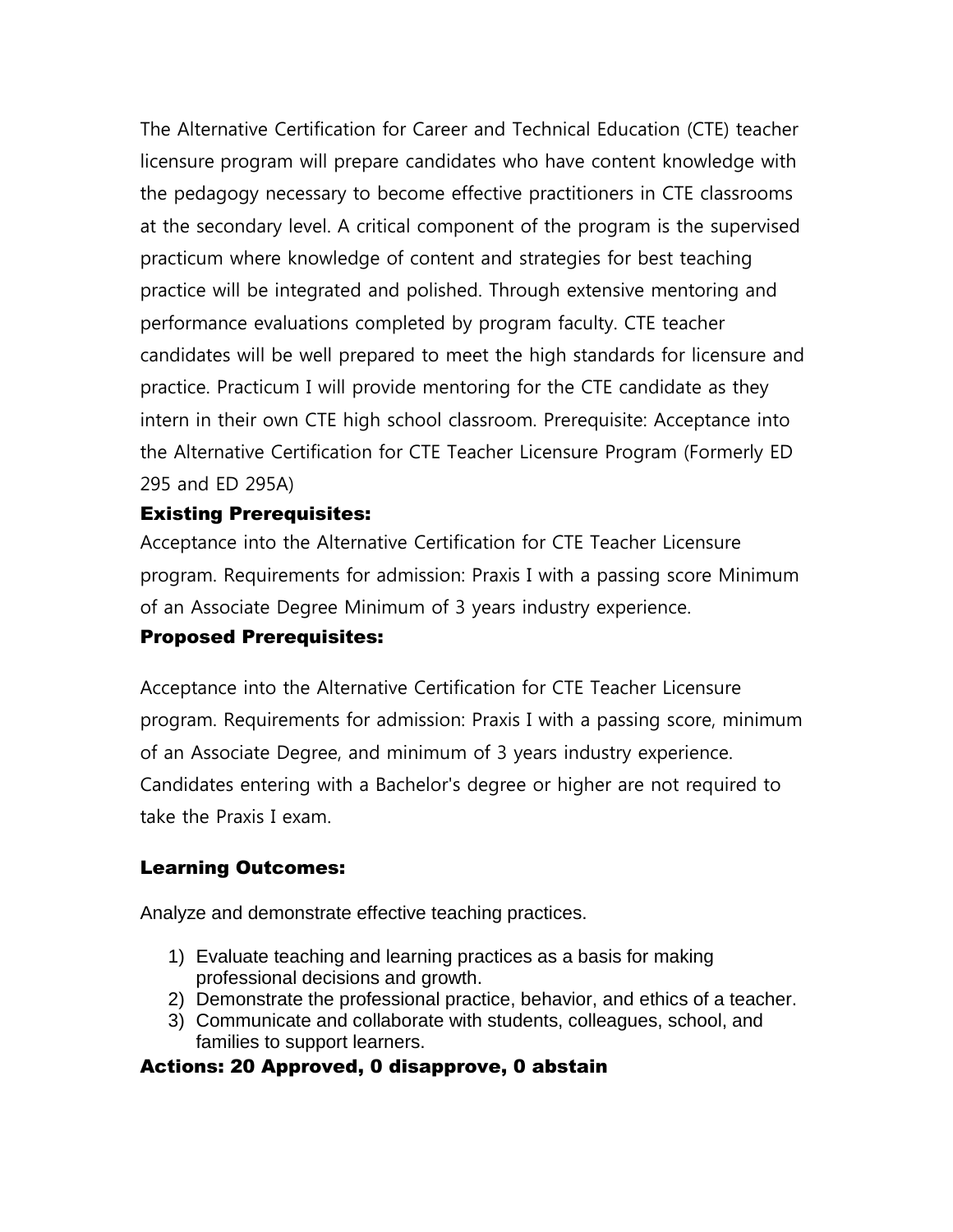# ED 314B – Practicum II: alternative Certification for CTE Teacher Licensure (1 Credit) (formerly ED 295B) Proposal Rationale:

The minimum requirement for admission to the Alternative Certification for CTE Licensure Program is an Associate Degree plus 3 years of industry experience. This practicum course is a requirement for the program and for preparation for meeting teaching licensing requirements by HTSB (Hawaii Teacher Standards Board).

## Existing Catalog Description:

The Alternative Certification for Career and Technical Education (CTE) teacher licensure program will prepare candidates who have content knowledge with the pedagogy necessary to become effective practitioners in CTE classrooms at the secondary level. A critical component of the program is the supervised practicum where knowledge of content and strategies for best teaching practice will be integrated and polished. Through extensive mentoring and performance evaluations completed by program faculty, CTE teacher candidates will be well prepared to meet the high standards for licensure and practice. Practicum II, the second semester of the practicum experience will provide formal supervision for the CTE candidate as they intern in their own CTE high school classroom. Five formal observations will be completed by an AAT faculty member.

## Proposed Catalog Description:

The Alternative Certification for Career and Technical Education (CTE) teacher licensure program will prepare candidates who have content knowledge with the pedagogy necessary to become effective practitioners in CTE classrooms at the secondary level. A critical component of the program is the supervised practicum where knowledge of content and strategies for best teaching practice will be integrated and polished. Through extensive mentoring and performance evaluations completed by program faculty. CTE teacher candidates will be well prepared to meet the high standards for licensure and practice. Practicum II, the second semester of the practicum experience will provide formal supervision for the CTE candidate as they intern in their own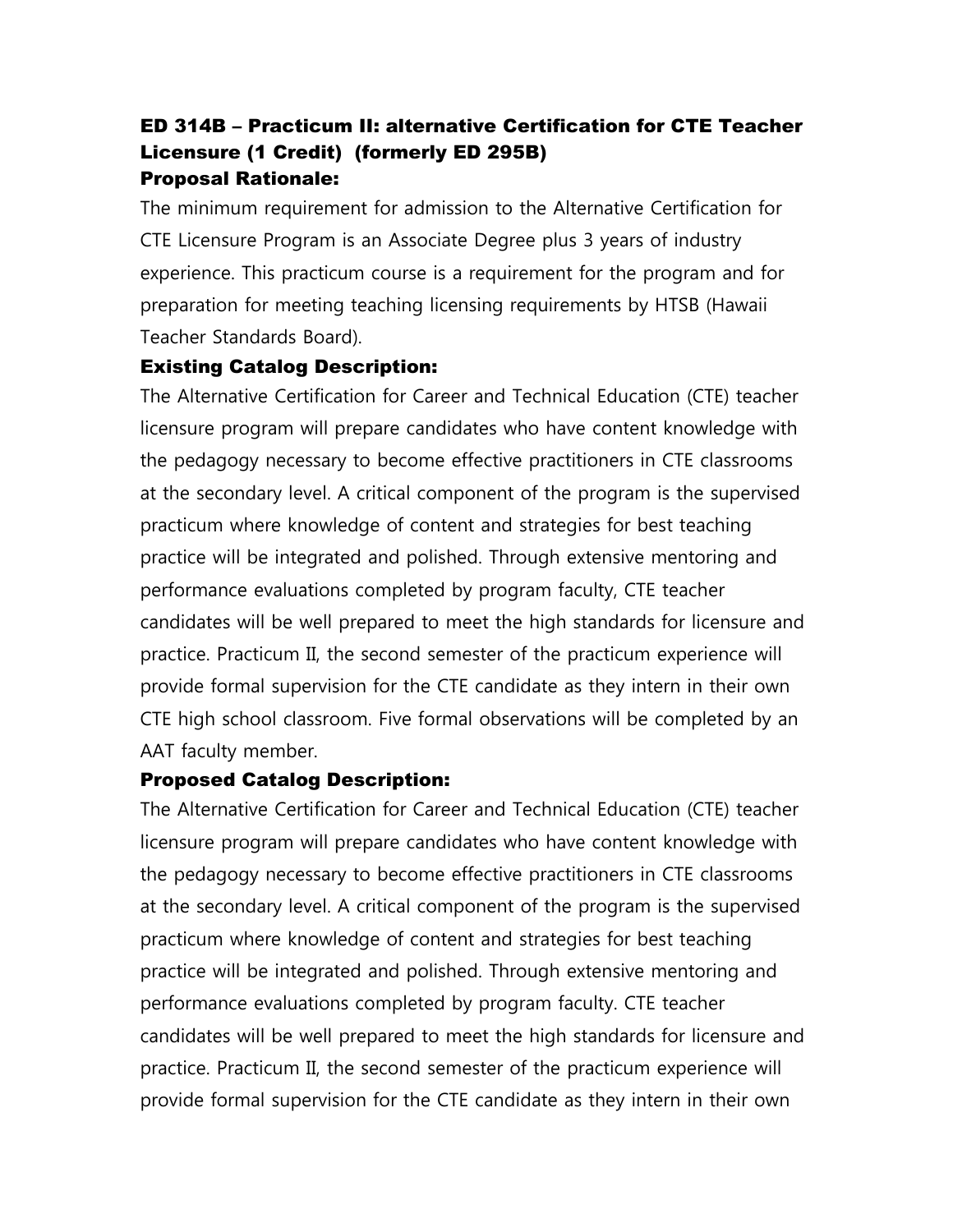CTE high school classroom. Five formal observations will be completed by an Education faculty member. Prerequisite: Acceptance into the Alternative Certification for CTE Teacher Licensure program. (Formerly ED 295B) Existing Prerequisites:

Acceptance into the Alternative Certification for CTE Teacher Licensure program. Requirements for admission: Praxis I with a passing score Minimum of an Associate Degree Minimum of 3 years industry experience.

## Proposed Prerequisites:

Acceptance into the Alternative Certification for CTE Teacher Licensure program. Requirements for admission: Praxis I with a passing score, minimum of an Associate Degree and minimum of 3 years industry experience. Candidates entering with a Bachelor's degree or higher are not required to take the Praxis I exam.

#### Learning Outcomes:

- 1) Analyze and demonstrate effective teaching practices.
- 2) Evaluate teaching and learning practices as a basis for
- 2) Demonstrate the professional practice, behavior, and ethics of a teacher.
- 3) Communicate and collaborate with students, colleagues, school, and families to support learners.

## Actions: 20 approved, 0 disapprove, 0 abstain

## Program Modifications:

# ASC-ICS – Information and Computer Science Proposal Rationale:

1. ICS 100 Computing Literacy & Applications is being eliminated because it no longer counts as a natural science course for completion of the AA degree. It previously served this function for students who pursued this ASC. 2. ICS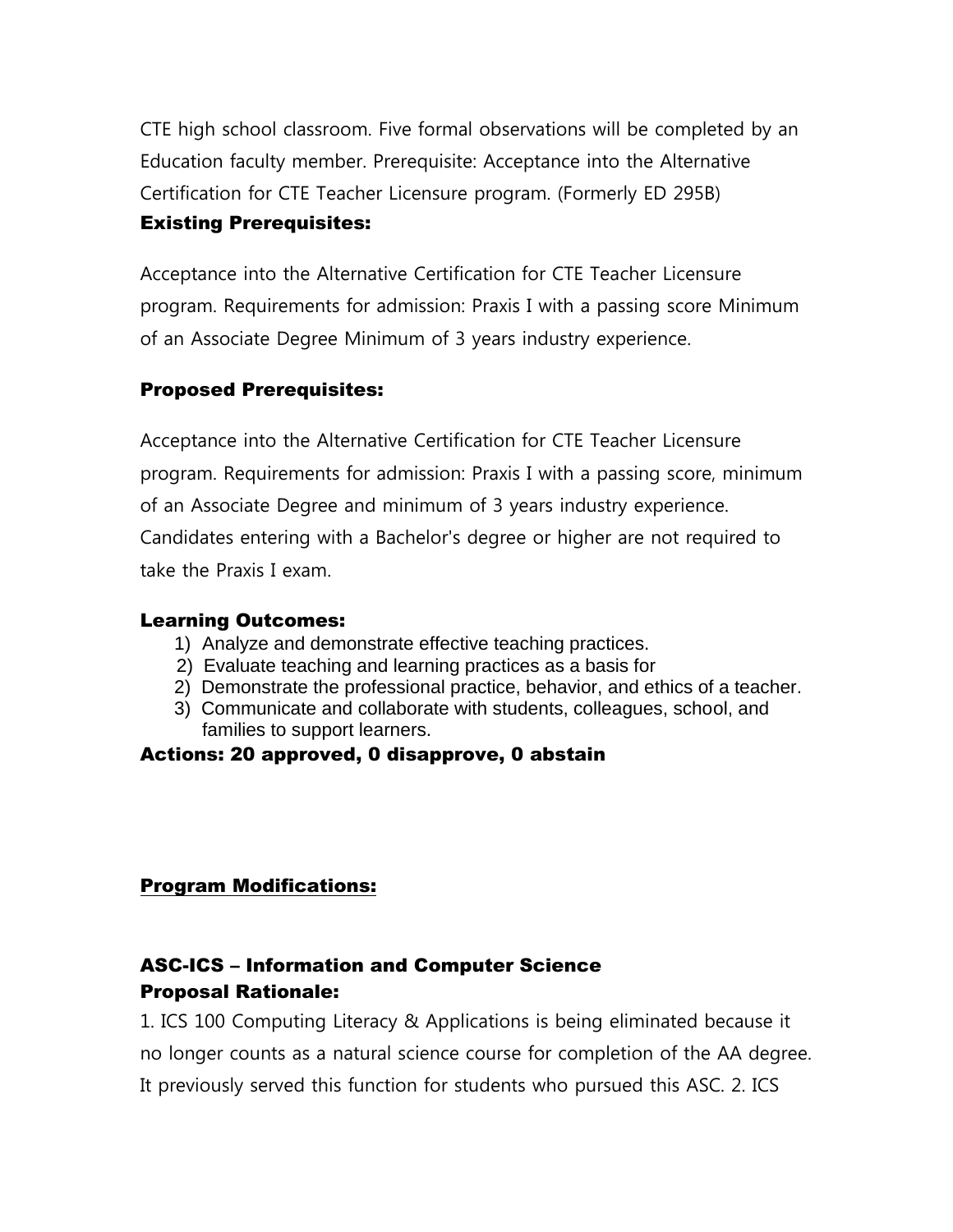215 Introduction to Scripting is being added as an option in place of ICS 212 Program Structure because UH Manoa recently began providing this option to their baccalaureate students.

## Description:

The Academic Subject Certificate in ICS prepares the student to transfer to either the BA or BS degree programs in Information & Computer Science at UH Mānoa, or the BS degree program in Computer Science at UH Hilo. The course sequence provides students with the opportunity to take all freshman and sophomore level required ICS courses at Leeward CC before transferring.

## Proposal Summary:

The change being proposed reduces the number of credits from 18 to 15 by eliminating the requirement to take ICS-100. It also provides an option for the students to take ICS-215 Introduction to Scripting as an alternative to ICS-212 Program Structure. Current Program Requirements ICS 100 Computing Literacy & Applications (3) ICS 111 Introduction to Computer Science I (3) ICS 141 Discrete Mathematics for Computer Science I (3) ICS 211 Introduction to Computer Science II (3) ICS 212 Program Structure (3) ICS 241 Discrete Mathematics for Computer Science II (3) Total Credits 18 Proposed Program Requirements ICS 111 Introduction to Computer Science I (3) ICS 141 Discrete Mathematics for Computer Science I (3) ICS 211 Introduction to Computer Science II (3) ICS 212 Program Structure (3) -or- ICS 215 Introduction to Scripting (3) ICS 241 Discrete Mathematics for Computer Science II (3) Total Credits 15

## Action: 18 approved, 0 disapprove, 0 abstain

# CA-CULN – CULINARY ARTS

## Description:

The Certificate of Achievement in Culinary Arts requires two semesters to complete. Students acquire a solid foundation in cooking principles and develop fundamental food preparation skills. The goal of this program is to develop am employee able to work in a variety of entry-level job stations in a commercial kitchen.

## Proposal Summary: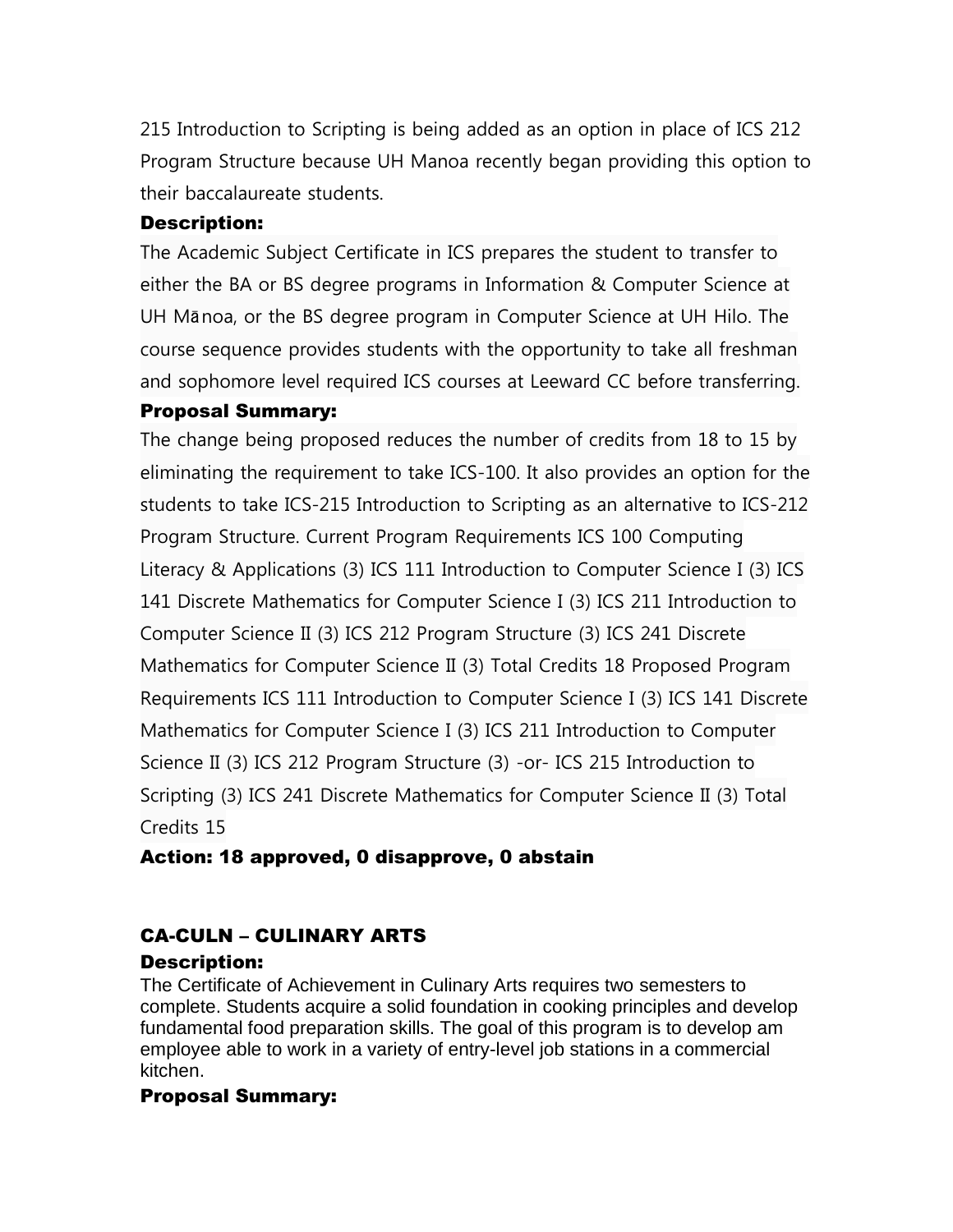The current certificate requires students to take ENG 22 but this class is no longer offered as a stand alone course but instead is paired with ENG 100. Therefore, the program would like to change the ENG 22 requirement to ENG 24. The certificate also requires MATH 75, however this class is offered only with a CR/NC option and system policy requires courses that are part of the certificate to receive letter grades. Therefore, the program would like tho change the MATH 75 requirement to QM 75.

The change will increase the certificate total by three credits as ENG 22 is a three-credit course and ENG 24 is a six-credit course.

## Existing Program Curriculum Plan:

In order to obtain a Culinary certificate or degree, all Culinary classes must pass with a C or better. CULN 111 Introduction to the Culinary Industry 2 CULN 112 Sanitation and Safety 2 CULN 120 Fundamentals of Cookery 5 CULN 125 Fundamentals of Cookery II 5 CULN 224 Asian/Continental Cuisine 5 CULN 150 Fundamentals of Baking 5 or MATH 75 Introduction to Mathematical Reasoning or equivalent or higher 3 or 4 ENG 22 Introduction to Composition or equivalent or higher 3 Total Credits 30 or 31

## Proposed Program Curriculum Plan:

In order to obtain a Culinary certificate or degree, all Culinary classes must pass with a C or better. CULN 111 Introduction to the Culinary Industry 2 CULN 112 Sanitation and Safety 2 CULN 120 Fundamentals of Cookery 5 CULN 125 Fundamentals of Cookery II 5 CULN 224 Asian/Continental Cuisine 5 CULN 150 Fundamentals of Baking 5 QM 75 Introduction to Quantitative Methods or MATH 100C Survey of Math Culinary Arts or equivalent or higher 3 ENG 24 Reading, Reasoning, & Writing or equivalent or higher 3 or 6 Total Credits 30 or 33

# Action: 20 approved, 0 disapprove, 0 abstain

# CA-ICS-ISSP – Information Security Proposal Rationale:

Name change from ICS 113 Database Fundamentals to ICS 129 Introduction to Databases, because of ICS-IT Articulation Agreement on September 9, 2016.

## Description:

Provides students with entry-level skills or job upgrading for positions under direct supervision in information security.

## Proposal Summary:

Old Requirements Course Alpha Course Title Credits First Semester ICS 111 Introduction to Computer Science I 3 ICS 170 Ethics for the Digital World 3 ICS 171 Introduction to Computer Security 3 ICS 184 Introduction to Networking 3 ICS 240 Operating Systems 3 Second Semester ICS 113 Database Fundamentals 3 ICS 125 Personal Computer Maintenance and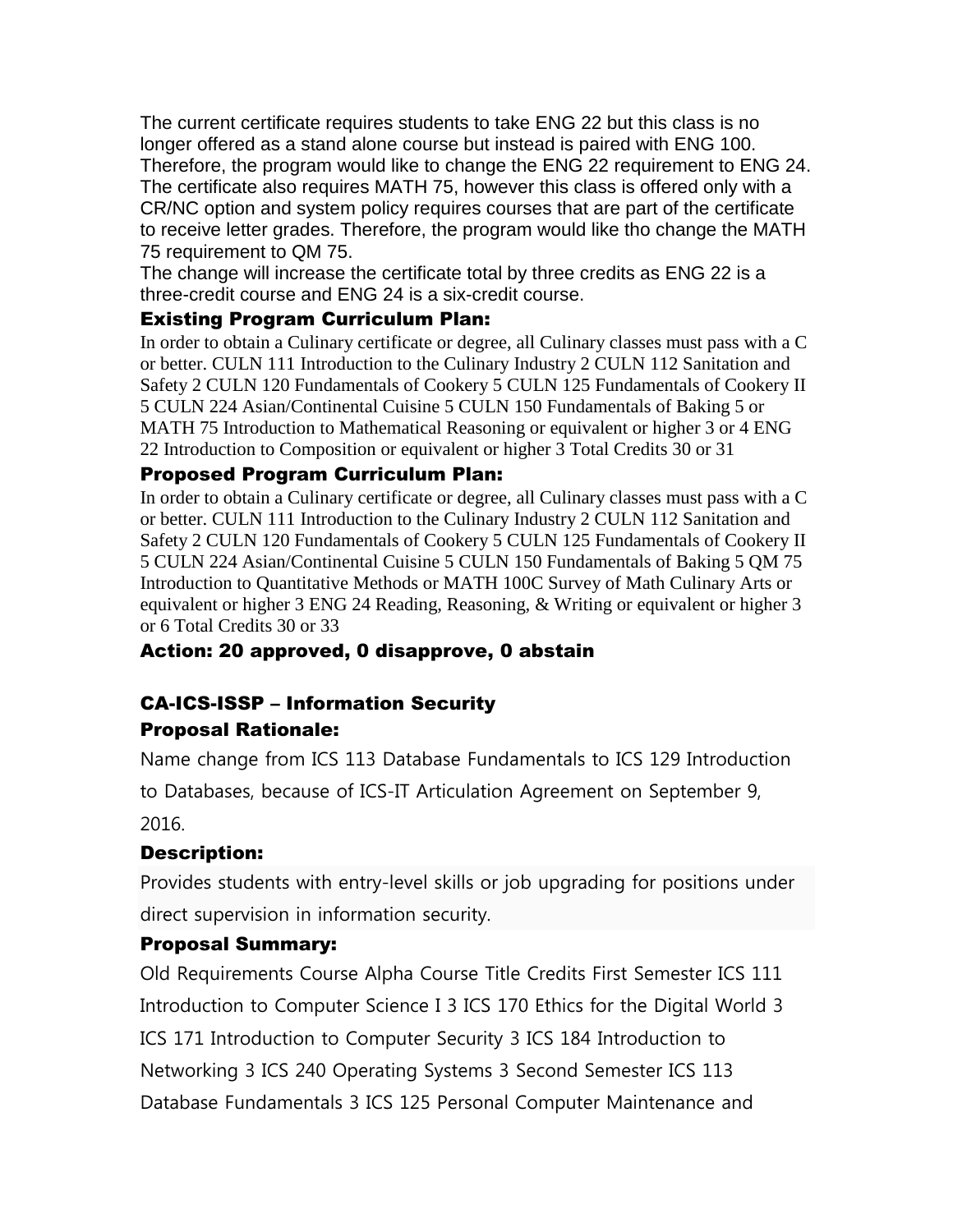Repair 3 ICS 215 Introduction to Scripting 3 ICS 281 Ethical Hacking 3 ICS 282 Computer Forensics 3 Total Credits 30

New Requirements Course Alpha Course Title Credits First Semester ICS 111 Introduction to Computer Science I 3 ICS 170 Ethics for the Digital World 3 ICS 171 Introduction to Computer Security 3 ICS 184 Introduction to Networking 3 ICS 240 Operating Systems 3 Second Semester ICS 129 Introduction to Databases 3 ICS 125 Personal Computer Maintenance and Repair 3 ICS 215 Introduction to Scripting 3 ICS 281 Ethical Hacking 3 ICS 282 Computer Forensics 3 Total Credits 30

#### Action: 18 approved, 0 disapprove, 0 abstain

#### CA-ICS - Information and Computer Science Proposal Rationale:

1. Removing ICS 100 to align with same change to ICS AS, because ICS 100 does not transfer to four year UH campuses and ICS 101 gives the students more skills with using MS Office software than ICS 100. 2. Name change from ICS 113 Database Fundamentals to ICS 129 Introduction to Databases, because of ICS-IT Articulation Agreement on September 9, 2016. 3. Adding SP 251 to to align with same change to ICS AS, because it gives student a few more class choices to learn public speaking skills.

#### Description:

Provides students with entry-level skills or job upgrading for positions under direct supervision in computer support, cabling, and basic networking, office application support, and database management.

#### Proposal Summary:

Previous Requirements Course Alpha Course Title Credits First Semester ICS 100 Computing Literacy & Applications (3) or ICS 101 Digital Tools for the Information World (3) 3 ICS 110M Introduction to Programming 3 ICS 113 Database Fundamentals 3 ENG 100 Composition I 3 MATH 103 College Algebra (3) or ICS 141 Discrete Math for Computer Science I (3) Second Semester ICS 111 Introduction to Computer Science I 3 ICS 125 Personal Computer Maintenance and Repair 3 ICS 170 Ethics for the Digital World 3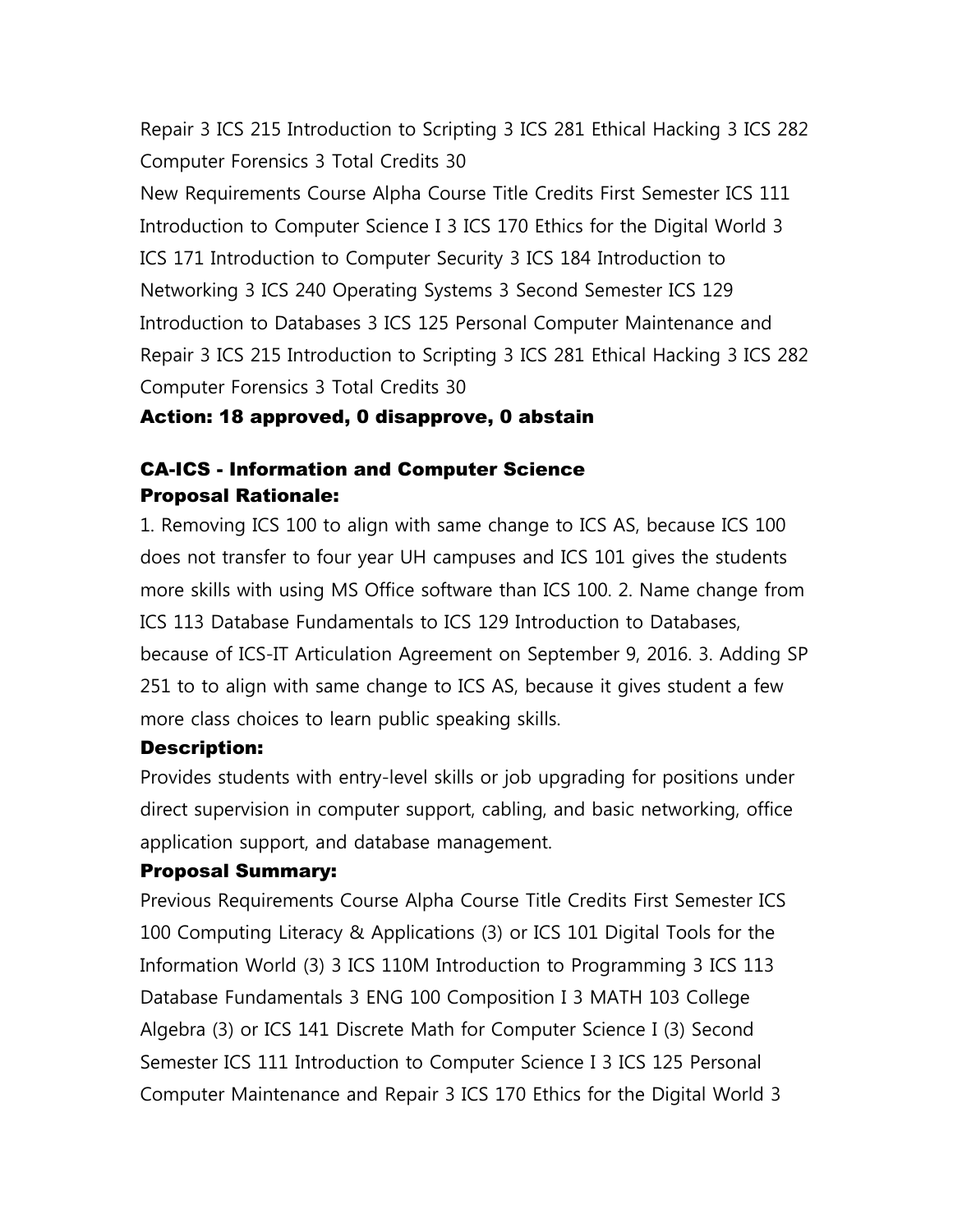ICS 184 Introduction to Networking 3 SP 151 Personal and Public Speech 3 Total Credits 30

New Requirements Course Alpha Course Title Credits First Semester ICS 101 Digital Tools for the Information World 3 ICS 110M Introduction to Programming 3 ICS 129 Introduction to Databases 3 ENG 100 Composition I 3 MATH 103 College Algebra (3) or MATH 135 Precalc: Elementary Functions(3) or higher or ICS 141 Discrete Math for Computer Science I (3) Second Semester ICS 111 Introduction to Computer Science I 3 ICS 125 Personal Computer Maintenance and Repair 3 ICS 170 Ethics for the Digital World 3 ICS 184 Introduction to Networking 3 SP 151 Personal and Public Speech (3) or SP 251 Principles of Effective Public Speaking (3) Total Credits 30

#### Action: 18 approved, 0 disapprove, 0 abstain

## AS-ICS – Information and Computer Science Proposal Rationale:

The ICS discipline is improving the program and removing two specializations that have not had high student enrollment the last several years. These changes will also allow the ICS discipline to provide a more efficient program for students as we will be able to offer more sections of core ICS courses each semester. Also, one of the major changes is moving ICS 171 from a specialization into a core class. It is vital for ICS students to have a basic understand of security when entering the workforce.

#### Description:

The curriculum leading to an Associate in Science degree in Information and Computer Science is designed to prepare individuals for employment as technical assistants to professional and administrative personnel using computers. Students may choose one of three areas of specialty: Network Support Specialist, Information Security Specialist, and Software Developer Specialist. Skills in writing, speech, and mathematics complete the preparation for employment. In addition to training the student for work in the technical areas mentioned earlier, the program requirements are designed to facilitate transfer to the baccalaureate programs in Information and Computer Sciences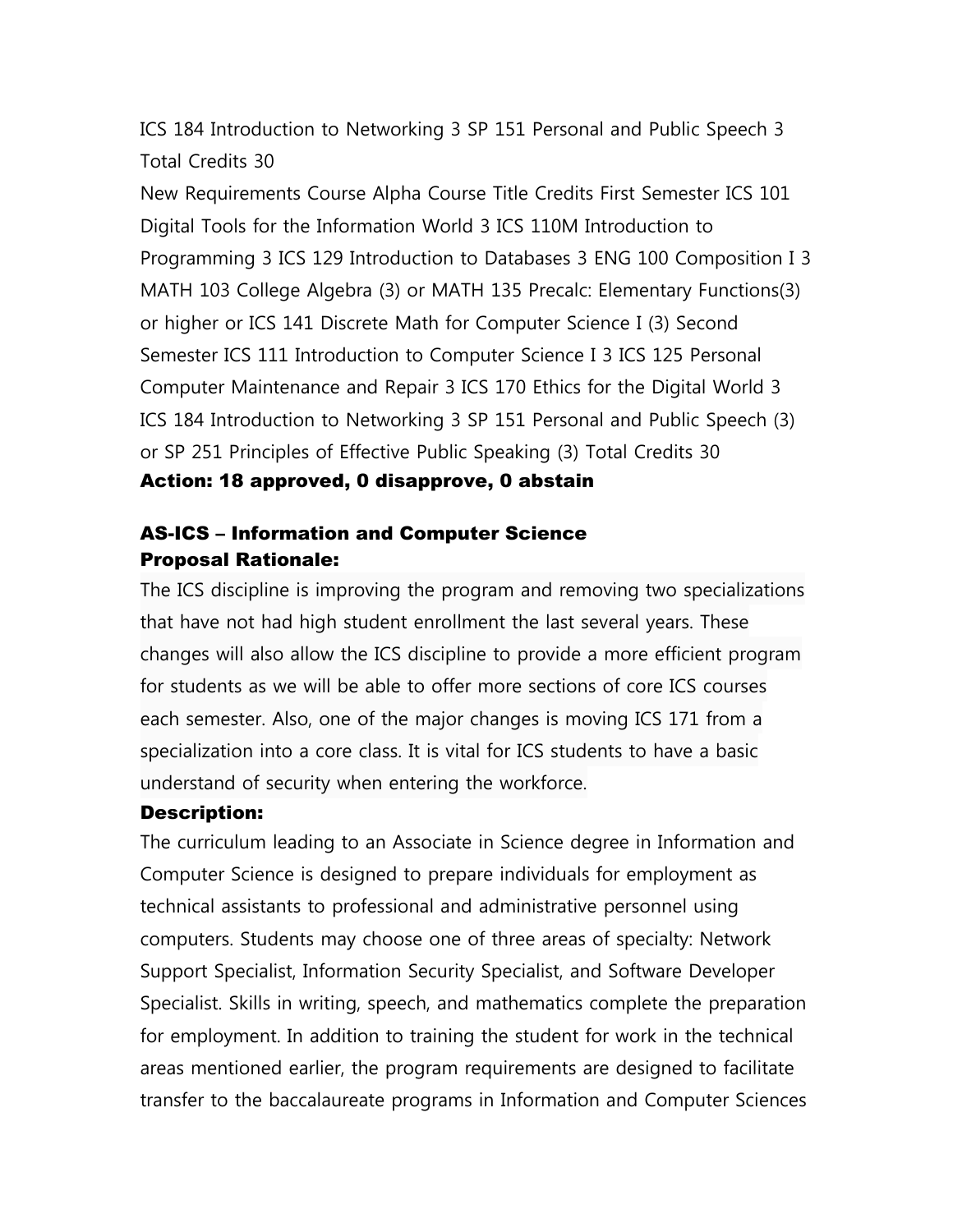at UH Manoa, UH Hilo, and UH West O'ahu for those students who wish to continue their education while working in the industry.

#### Proposal Summary:

1. Deleted Database Support Specialist 2. Deleted Mobile Developer Specialist 3. Delete the following courses as the specializations are being deleted: ICS 151, 251, 136, and 251 4. Delete ICS 100, 113, and 293D from Core requirements 5. Add ICS 129 (previously was ICS 113) and moved ICS 171 to core requirements. 6. Add SP 251 as an alternative to SP 151. So it should be SP 151 or 251 7. Add the statement of Math 103 or MATH 135 or higher than MATH 135. 8. Network Support Specialist and Information Security Specialist - Deleted ICS 171, Added ICS 215 9. Software Developer - Delete ICS 215 as an option

#### Action: 18 approved, 0 disapprove, 0 abstain

## CO-ICS-HDS – Help Desk Proposal Rationale:

This CO was overdue for an update. When it was created, many CO's were multidisciplinary and bulky. Now the ICS faculty think that students would be better served with the minimum required courses to be a successful IT Help Desk Technician. As such, the new requirements provide useful skills in applications, hardware, security, and network support.

#### Description:

This program will enable students to pursue entry-level career opportunities as lT Help Desk Technicians. As organizations grow increasingly reliant on lT technologies in furthering and accomplishing their missions, so too does reliance on personnel equipped to support these technologies, in terms of software/hardware issues, both remotely and on-site. Computer Support Specialists provides such support.

#### Proposal Summary:

Old program requirements: Course Alpha Course Title Credits ICS 100 Computing Literacy & Applications 3 DMED 120 NetPrep Web Development 3 ICS 101 Digital Tools For the Information World 3 ICS 125 Personal Computer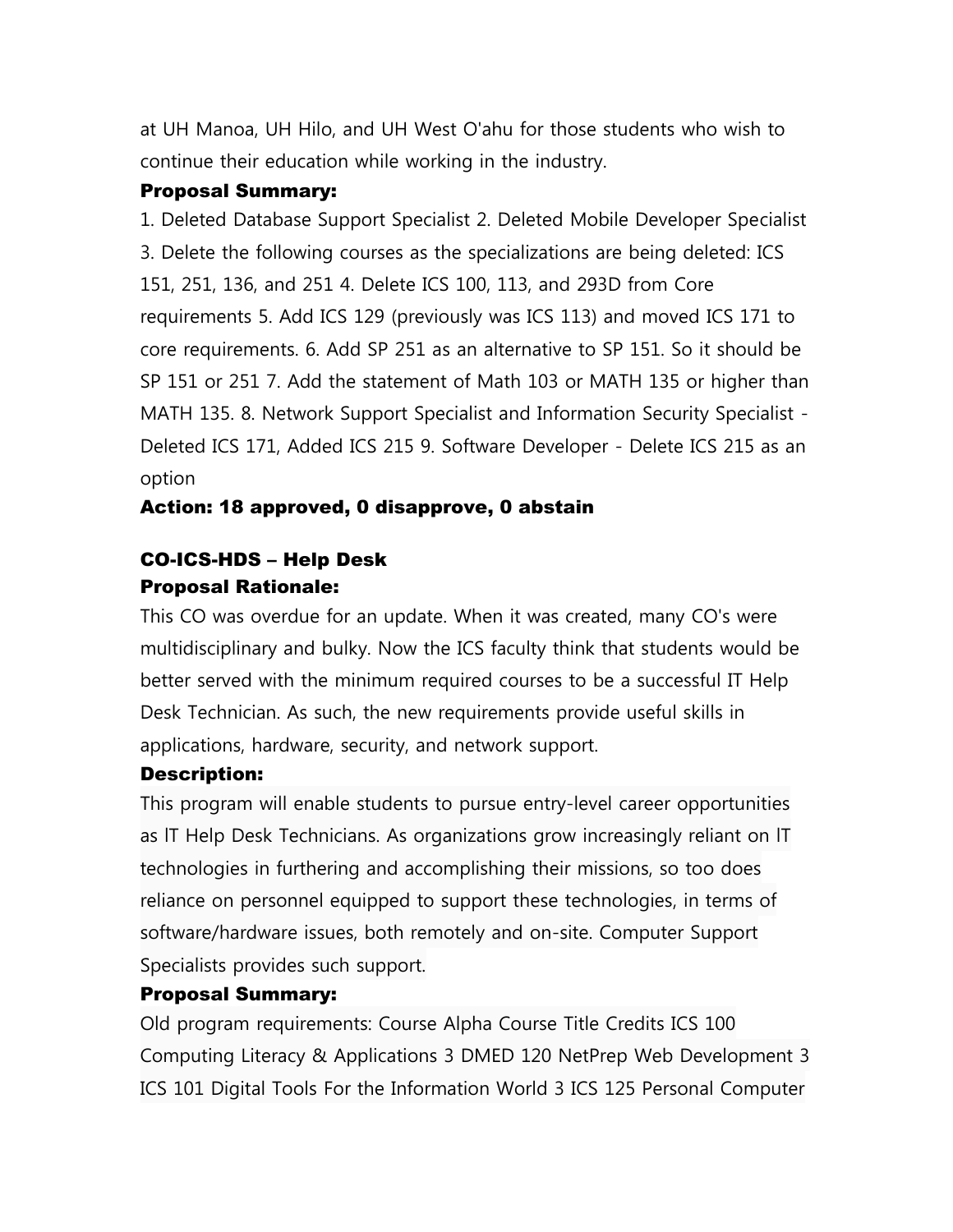Maintenance and Repair 3 MGT 121 Customer Service 3 SP 151 Personal and Public Speaking 3 ICS 184 Introduction to Networking 3 Total Credits 21 New program requirements: Course Alpha Course Title Credits ICS 101 Digital Tools for the Information World 3 ICS 125 Personal Computer Maintenance and Repair 3 ICS 171 Introduction to Computer Security 3 ICS 184 Introduction to Networking 3 Total Credits 12

## Action: 18 approved, 0 disapprove, 0 abstain

# CO-TCH-ACTE – ALTERNATIVE CERTIFICATION IN TEACHING CERTIFICATE OF COMPETENCE

#### Description:

The Alternative Certification in Teaching Certificate equips candidates who have content knowledge in career and technical education with the pedagogy necessary to become effective secondary teachers in CTE classrooms. This alternative post-baccalaureate like program applies to the following license fields to teach CTE in middle school and high schools: Art and Communications (6-12), Business (6-12), Health Services (6-12), Industrial and Engineering Technology (6-12), Natural Resources (6-12), and Public and Human Services (6-12).

#### Proposal Summary:

The minimum requirement of admission to the Alternative Certification in Teaching Certificate of Competence and the Alternative Certification for CTE Licensure program is an Associate Degree plus 3 years of industry experience. The core courses in the program have been modified to raise them to the 300 level. The program modification will reflect the changes in course numbers.

#### Proposal Rationale/Justification:

The Alternative Certification for CTE Licensure program of study is designed to provide an alternative pathway leading to licensure in Career and Technical Education by the Hawaii Teacher Standards Board. The Alternative Certification program for CTE is firmly rooted in the academic study skills of core educational courses combined with a supervised field experience practicum. The practicum course has two components; Observation and Participation (O&P) first semester (Practicum I) and Student Teaching second semester (Practicum II). The minimum requirement for admission is an Associate degree plus 3 years of industry experience. The majority of our candidates have advanced degrees (bachelors, masters and two with a Ph.D.).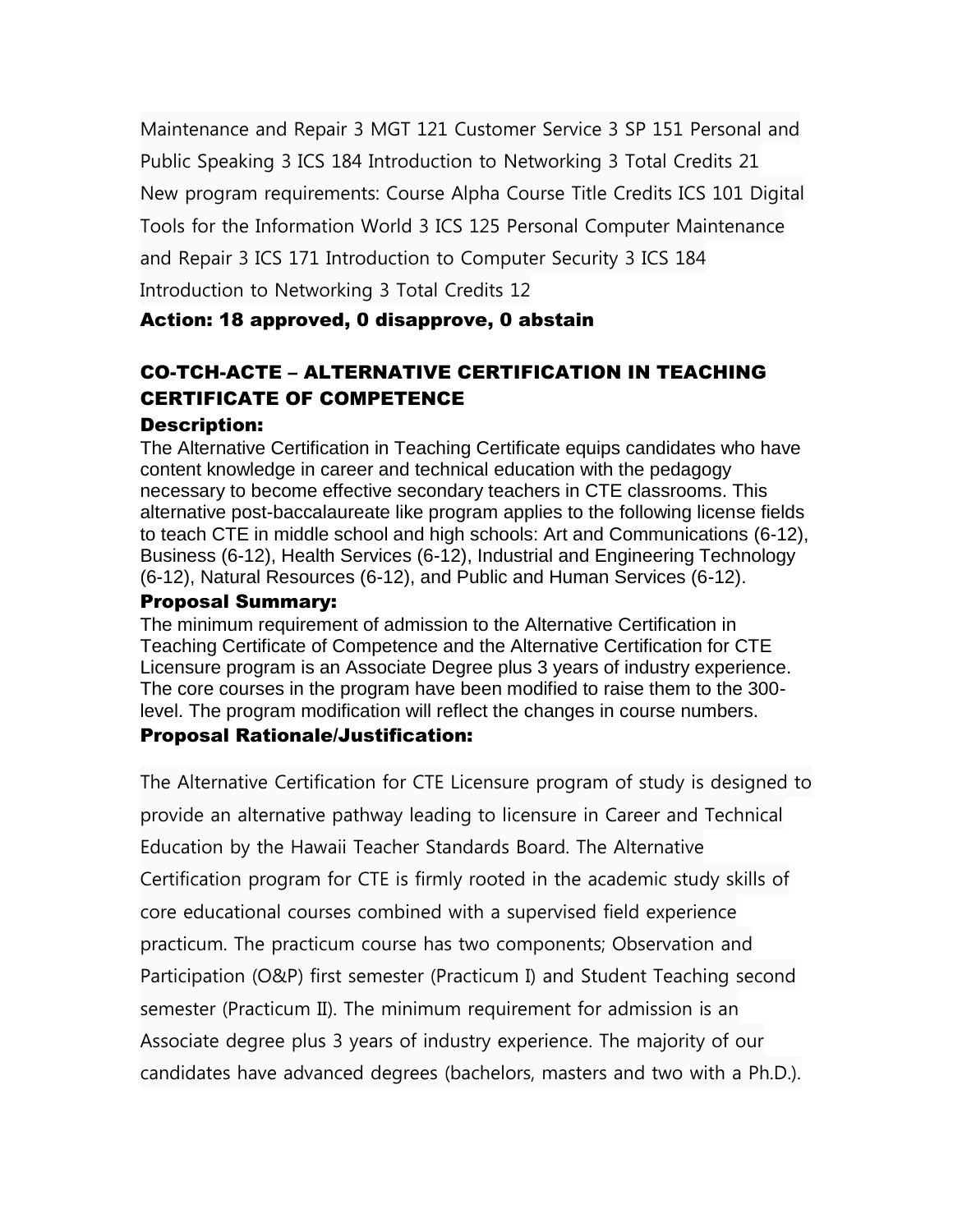Courses are offered online providing access State-wide. Upon completion of required coursework candidates receive the Alternative Certification in Teaching Certificate of Competence and are recommended for a CTE teaching license issued by Hawai`i Teacher Standards Board. Spring, 2015 the program received national accreditation through TEAC/CAEP (Teacher Education Accreditation Council / Council for the accreditation of Educator Preparation) for 5 years.

#### Existing Program Justification:

Leeward Community College is prepared to address a critical need in the State of Hawaii by providing an alternative route to licensure by Hawai`i Teacher Standards Board (HTSB) for Career and Technical Education candidates (CTE). Candidates entering the licensure route will follow one of two tracks based on academic degree attainment (the minimum of an Associate degree is required for admittance). Track I candidates entering with a baccalaureate degree will complete coursework leading to a standard license in a CTE content field. Track II candidates who enter with an Associate degree and a minimum of three years of industry experience will complete coursework leading to a standard restricted license in CTE. Both tracks will prepare candidates who seek licensure for employment in the Department of Education (DOE). Presently, no public or private college in the State is providing an alternative licensure program for Career and Technical (CTE) teachers who are employed or wish to be employed by the DOE. In response to the request by the Hawai`i State Department of Education, an accelerated program has been created by the Associate in Arts in Teaching program at Leeward Community College that will accommodate the work schedule of fulltime employees and allow candidates to complete the requirements for licensure in the shortest time possible through a program of study that will provide a sound foundation of educational pedagogy necessary to become effective practitioners in classrooms at the secondary level. Candidates who complete the course of study will obtain the Alternative Certification in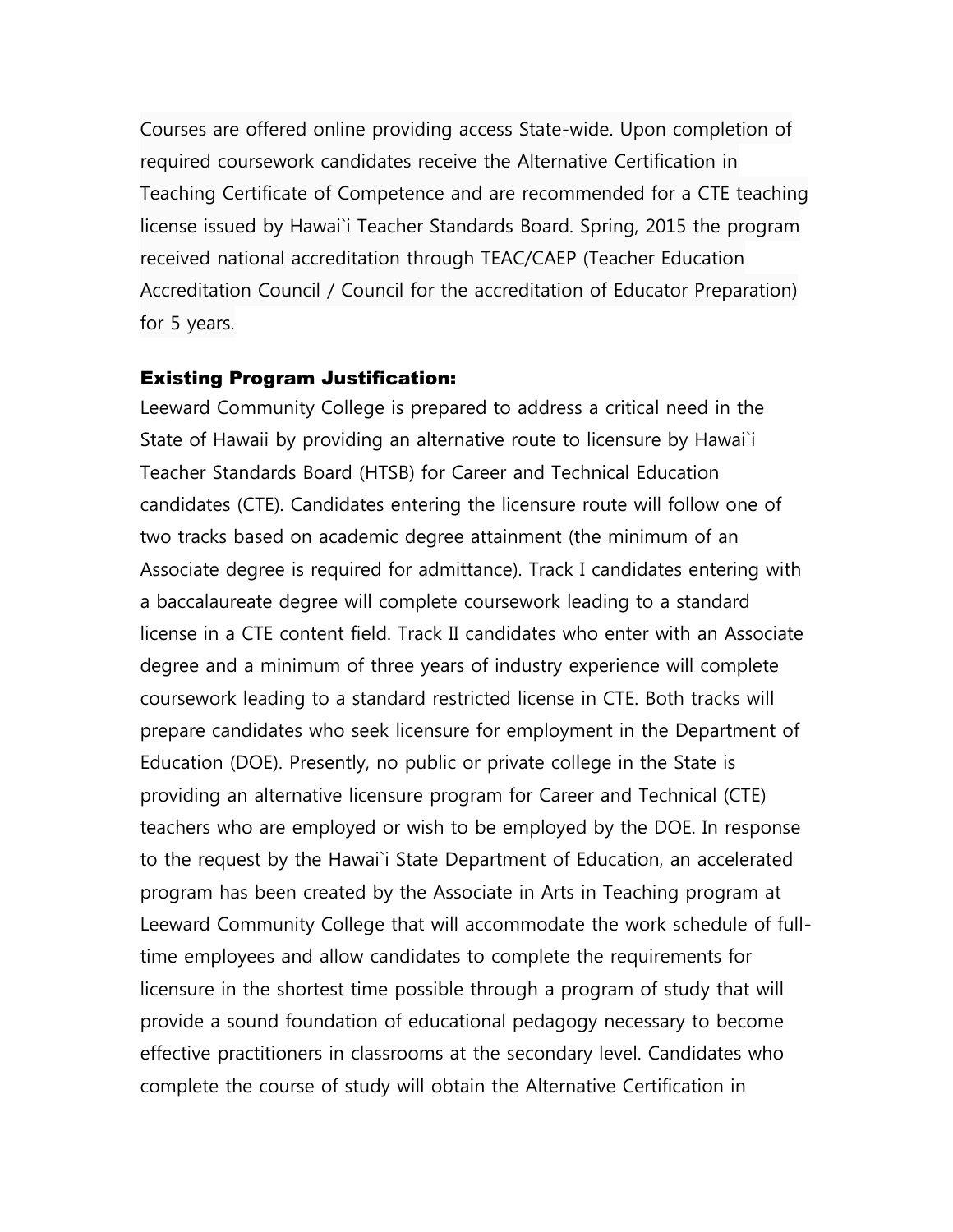Teaching Certificate of Competence. . The Mission of the Alternative Certification for CTE course of study aligns with the Mission of Leeward Community College: Alternative Certification for CTE Licensure: Diversity and Access To improve access to teaching for non-traditional and underrepresented candidates from local communities. To improve access to candidates in the state of Hawai`i, by offering all education courses via on-line delivery. Leeward CC: Access: We value all students. We seek to meet their needs, as well as those of the community, by offering a diversity of courses, degree and certificate programs, and training opportunities, through traditional and distance education modes of delivery. Alternative Certification for CTE Licensure: Learning and Teaching To prepare and support candidates with the knowledge, skills and dispositions as a prerequisite for professional teaching aligned with HTSB standards. Leeward CC: Integrity We value personal and institutional integrity by fostering a culture of continuous improvement to open pathways to student success. We hold ourselves accountable for providing a high-quality academic experience. Alternative Certification for CTE Licensure: Community and Workforce Development To promote teaching as a means to address the critical teacher shortage in Hawai`i. Provide a course of study for HTSB teaching licensure in the CTE field. Create responsive community partnerships and to partner with local schools to provide field experience. Leeward CC: Community Development: We value cooperation, collaboration, social responsibility, and concern for others as crucial elements in building a sense of community inside and outside of the institution. Alternative Certification for CTE Licensure: Personal Development To provide opportunities for personal enrichment, occupational upgrading, and career mobility through rigorous, supportive and standards based coursework. To develop self-efficacy and self-directed learning in our student population. Leeward CC: Personal Development: Integrity We value personal and institutional integrity by fostering a culture of continuous improvement to open pathways to student success. We hold ourselves accountable for providing a high-quality academic experience.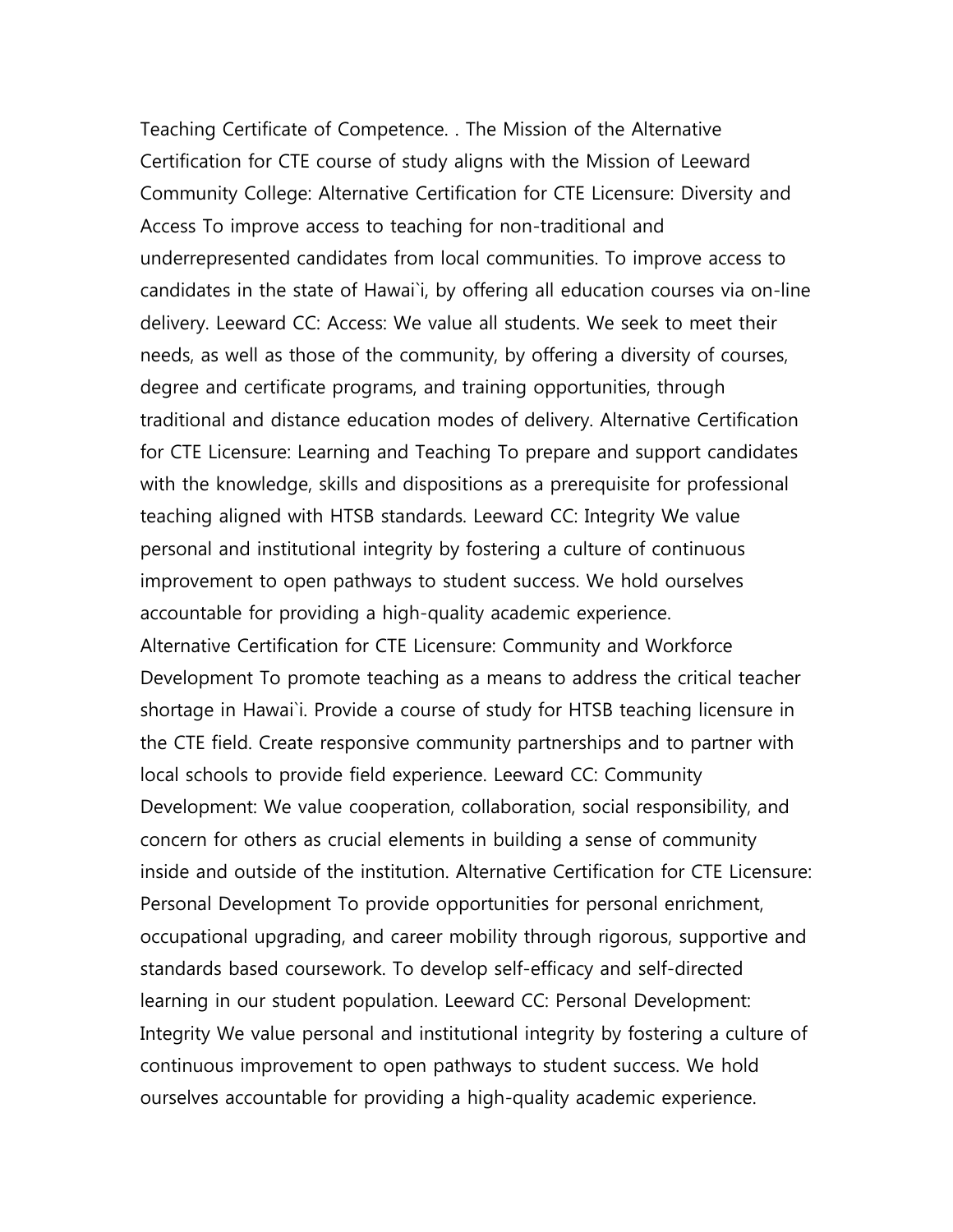#### Proposed Program Justification:

Leeward Community College is prepared to address a critical need in the State of Hawai`i by providing an alternative route to licensure by Hawai`i Teacher Standards Board (HTSB) for Career and Technical Education candidates (CTE). Candidates entering the licensure route will follow one of two tracks based on academic degree attainment (the minimum of an Associate degree is required for admittance). Track I candidates entering with a baccalaureate degree or higher will complete coursework leading to a provisional license in a CTE content field. Track II candidates who enter with an Associate degree and a minimum of three years of industry experience will complete coursework leading to a provisional restricted license in CTE. Both tracks will prepare candidates who seek licensure for employment in the HI Department of Education (DOE). Presently, no public or private college in the State is providing an alternative licensure program for Career and Technical (CTE) teachers who are employed or wish to be employed by the HIDOE. In response to the request by the Hawai`i State Department of Education, an accelerated program has been created by the Teacher E program at Leeward Community College that will accommodate the work schedule of full-time employees and allow candidates to complete the requirements for licensure in the shortest time possible through a program of study that will provide a sound foundation of educational pedagogy necessary to become effective practitioners in classrooms at the secondary level. Candidates who complete the course of study will obtain the Alternative Certification in Teaching Certificate of Competence. . The Mission of the Alternative Certification for CTE course of study aligns with the Mission of Leeward Community College: Alternative Certification for CTE Licensure: Diversity and Access: To improve access to teaching for non-traditional and underrepresented candidates from local communities. To improve access to candidates in the state of Hawai`i, by offering all education courses via on-line delivery. Leeward CC: Access: We value all students. We seek to meet their needs, as well as those of the community, by offering a diversity of courses, degree and certificate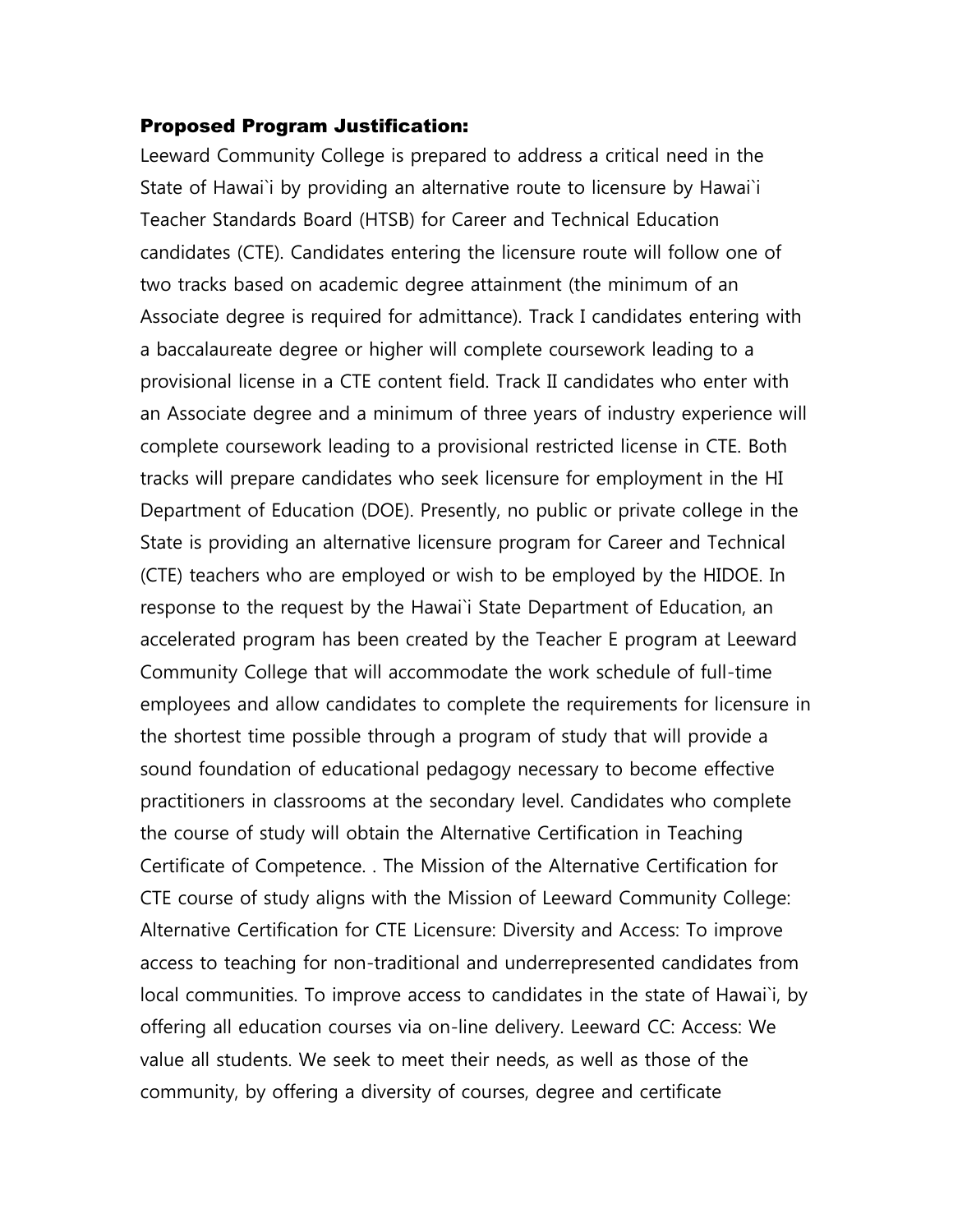programs, and training opportunities, through traditional and distance education modes of delivery. Alternative Certification for CTE Licensure: Learning and Teaching: To prepare and support candidates with the knowledge, skills and dispositions as a prerequisite for professional teaching aligned with HTSB standards. Leeward CC: Integrity We value personal and institutional integrity by fostering a culture of continuous improvement to open pathways to student success. We hold ourselves accountable for providing a high-quality academic experience. Alternative Certification for CTE Licensure: Community and Workforce Development To promote teaching as a means to address the critical teacher shortage in Hawai`i. Provide a course of study for HTSB teaching licensure in the CTE field. Create responsive community partnerships and to partner with local schools to provide field experience. Leeward CC: Community Development: We value cooperation, collaboration, social responsibility, and concern for others as crucial elements in building a sense of community inside and outside of the institution. Alternative Certification for CTE Licensure: Personal Development To provide opportunities for personal enrichment, occupational upgrading, and career mobility through rigorous, supportive and standards based coursework. To develop self-efficacy and self-directed learning in our student population. Leeward CC: Personal Development: Integrity We value personal and institutional integrity by fostering a culture of continuous improvement to open pathways to student success. We hold ourselves accountable for providing a high-quality academic experience.

#### Existing Program Curriculum Plan:

The alternative route to licensure will prepare candidates who have content knowledge with the pedagogy necessary to become effective practitioners in CTE classrooms at the secondary level. To validate a candidate's content knowledge in preparation for licensure the following criteria will be used: Praxis in the content area, if one exists; Or, Current valid National Industry Certification in content area; Or, Current valid license in industry in content area; Or 30 hours of coursework in the license field; Or If none of the previous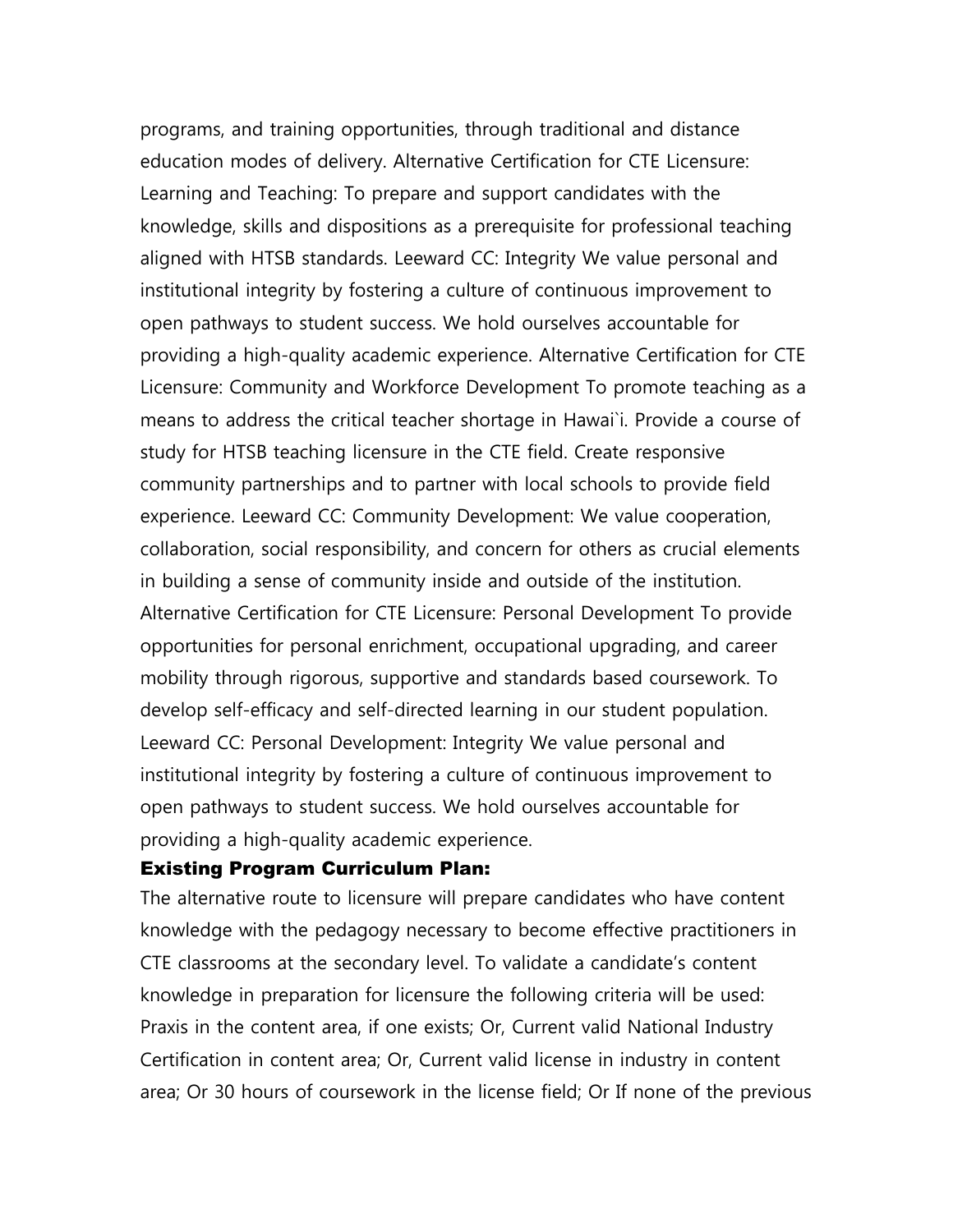options exist, documentation of 5 years of successful industry experience related to the content area. This documentation may include a letter from an employer written on company letterhead or a Resume including contact information for employers. Upon completion of the Alternative Certification for CTE Licensure program, candidates will be recommended for a license in the following fields: CTE Arts and Communications (6-12) CTE Business (6-12) CTE Industrial and Engineering Technology (6-12) CTE Natural Resources (6- 12) CTE Public and Human Services (6-12) CTE Heath Services (6-12) Program Design: The design of our teacher preparation programs began with the Vision, Mission and Philosophy statements, which align with the College and sets the foundation for program and curriculum design. The progression of the development of the Unit is as follows: The Mission,Vision and Philosophy Value statements (What we believe) Outcomes for candidates Candidate proficiencies Assessment of candidates and program

The following charts define the two tracks for licensure candidates. All courses will be offered as online delivery to accommodate candidates who are employed and will provide access to candidates state-wide. The program can be completed within one year with the supervised practicum extending through the full course of study. ED 295A Observation & Participation will be completed during the first semester of study. ED 295B Student Teaching will be completed during the second semester. Following the clinical approach, assessments in each education course demonstrate the practical application of content knowledge driven by Course Learning Outcomes (CLOs). Through projects, standards-based lesson plans, standards-based unit plan, case studies and the Practicum course portfolio development, candidates will demonstrate successful completion which will lead to gaining licensure as career and technical teacher educators at the secondary level. Track I: Baccalaureate Degree: 9 credits & 2 amp; 2 credits Practicum OR 6 credits & 2 credits Practicum and passing the PLT(Principles of Learning and Teaching) (ED 289 will be omitted in this option) leading to licensure in CTE. Alpha/No. Course Title Credits ED 285 or ED 285A Classroom Management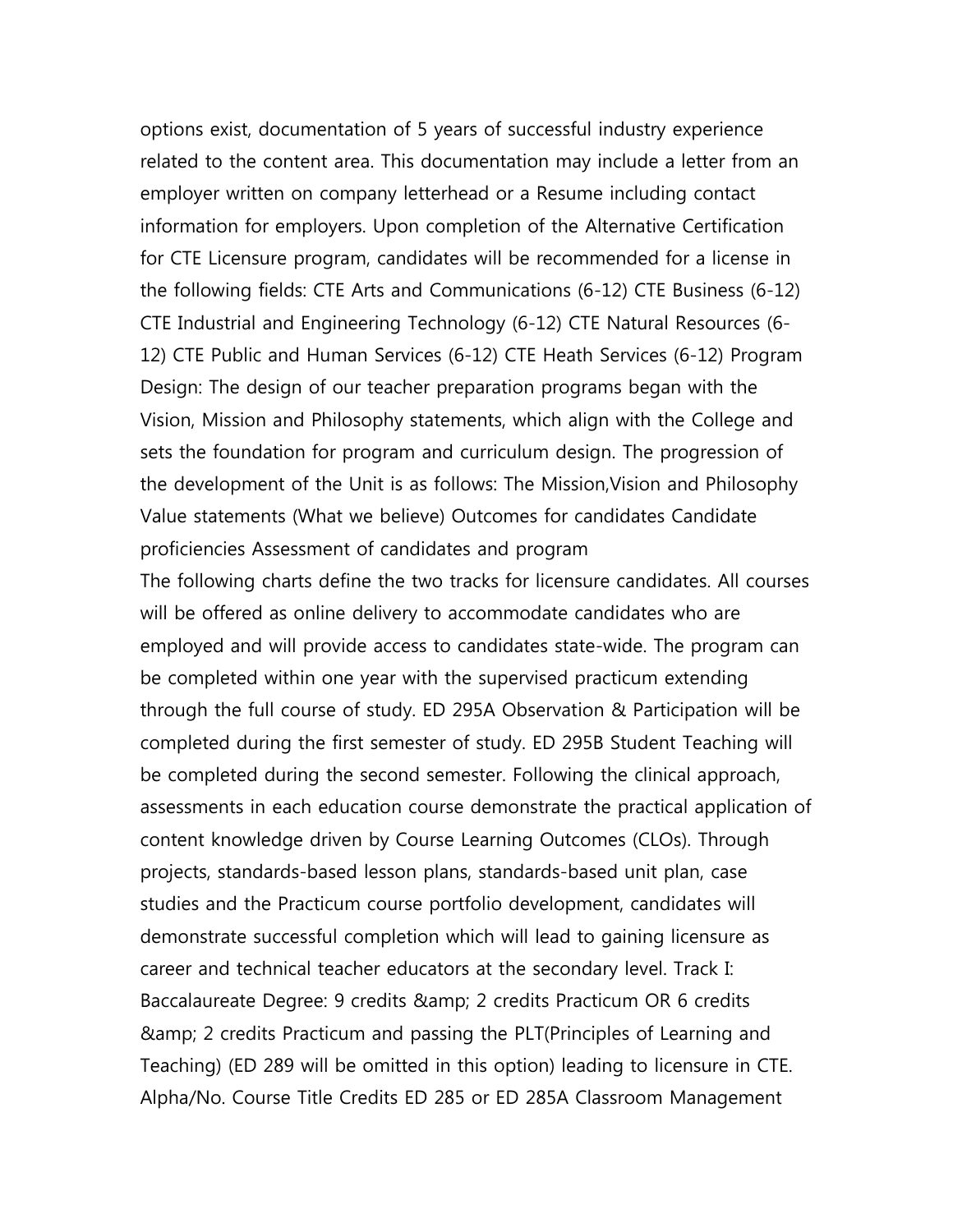within the Instructional Process 3 ED 289 or ED 289A Educational Psychology 3

ED 284 or ED 284A Foundations of Inclusion in Teaching 3 ED 295A Practicum I 1 ED 295B Practicum II 1 Track II: Associate Degree with 3 years industry experience: 15 credits & 2 amp; 2 credits Practicum OR 12 credits & 2 amp; 2 credits Practicum and passing the PLT(Principles of Learning and Teaching) (ED 289 will be omitted in this option) leading to a license restricted to the CTE field.

Course Title Credits ED 285 or ED 285A Classroom Management within the Instructional Process 3 ED 291 Developing Language & amp; Literacy I 3 ED 294 Introduction to Multicultural Education 3 ED 284 or ED 284A Foundations of Inclusion in Teaching 3

ED 295A Practicum I 1 ED 295B Practicum II 1 Track II: Associate Degree with 3 years industry experience: 15 credits & 2 amp; 2 credits Practicum OR 12 credits & 2 credits Practicum and passing the PLT (Principles of Learning and Teaching) (ED 289 will be omitted in this option) leading to a license restricted to the CTE field. Alpha/No. Course Title Credits ED 295 B Practicum II 1 Admission Track I: Alternative Certification for Career and Technical Educators Candidates entering with a Baccalaureate degree preparing for an alternative route to CTE Licensure will complete an application for admittance to Leeward Community College, complete an intake form for the AAT/Alternative Certification counselor and provide all required documentation. Track II: Alternative Certification for Career and Technical Educators Candidates entering with an Associate degree preparing for an alternate route to CTE Restricted Licensure will complete an application for admittance to Leeward Community College, complete an intake form for the AAT/Alternative Certification counselor and provide documentation of a passing score on the Praxis CORE exam, documentation of industry experience (a minimum of 3 years) and/or CTE content coursework. The AAT/Alternative Certification counselor and program coordinator ensure that all documentation is provided prior to admittance to the program. Per the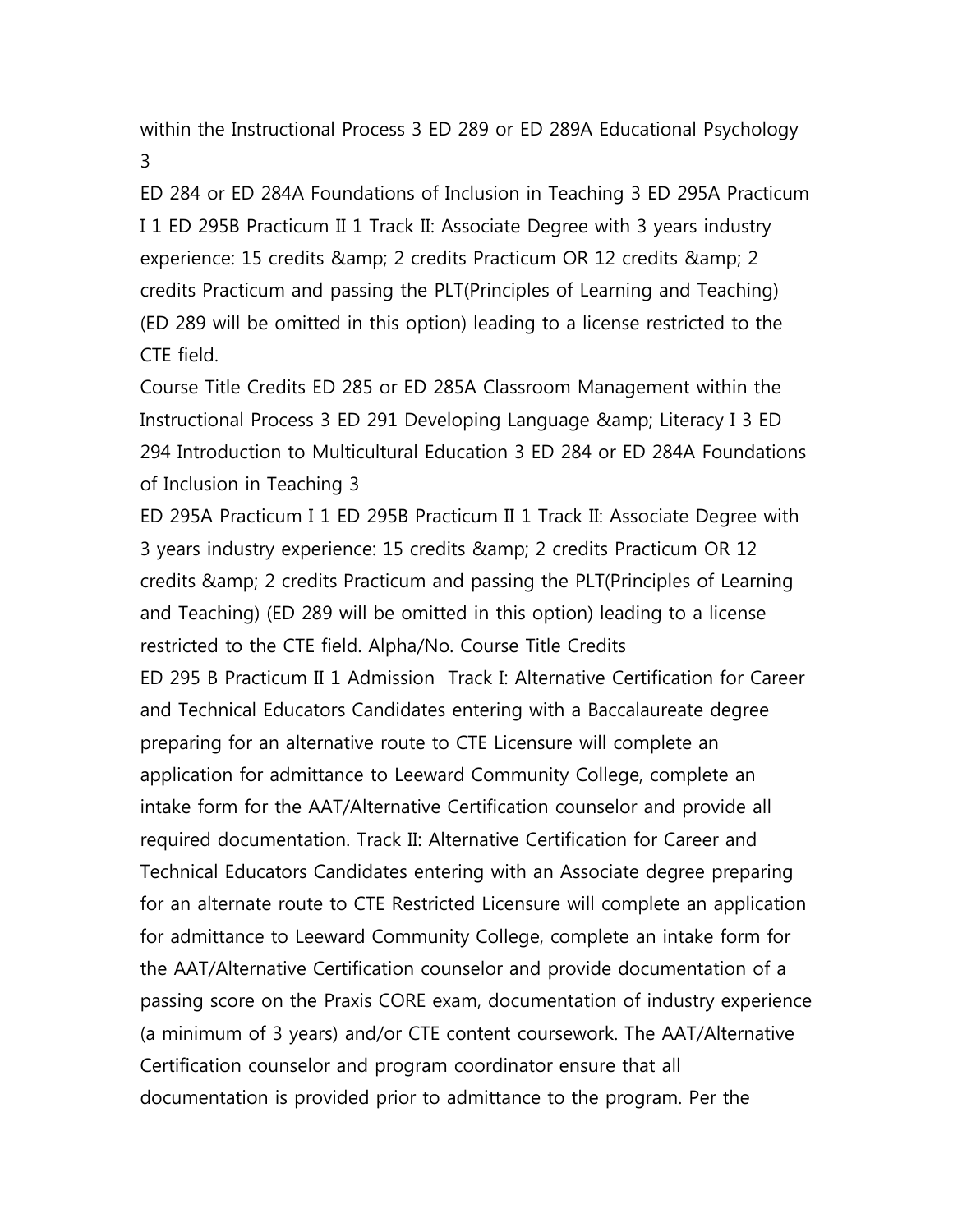direction of Leeward CC Admission and Records, the candidates will submit all of the information listed above to the AAT office for review. Once all required documentation and application have been screened by the counselor and program coordinator, the file is submitted to Admissions and Records for processing. Once admitted, the program counselor works with the candidate to determine the individual plan for successful completion (length of time, number of courses per semester). The program coordinator acts as the field director state-wide ensuring placement for the two semesters of practicum. Candidates who are hired by the DOE will complete these requirements in their own CTE middle or secondary classroom with the on-site mentoring completed by the CTE department chair. During the practicum experience (ED 295A & amp; ED 295B), a program College Supervisor will meet with the candidate and on-site mentor (CTE department chair) a minimum of 5 times each semester. The first semester is a mentorship (ED 295A) and the second semester is the formal student teaching experience (ED 295B) where formal observations will be completed. The College Supervisor will work with the candidate to complete the exit portfolio in preparation for recommendation for licensure.

#### Proposed Program Curriculum Plan:

The alternative route to licensure will prepare candidates who have content knowledge with the pedagogy necessary to become effective practitioners in CTE classrooms at the secondary level. To validate a candidate's content knowledge in preparation for licensure the following criteria will be used: Praxis in the content area, if one exists; Or, Current valid National Industry Certification in content area; Or, Current valid license in industry in content area; Or 30 hours of coursework in the license field; Or If none of the previous options exist, documentation of 5 years of successful industry experience related to the content area. This documentation may include a letter from an employer written on company letterhead or a Resume including contact information for employers. Upon completion of the Alternative Certification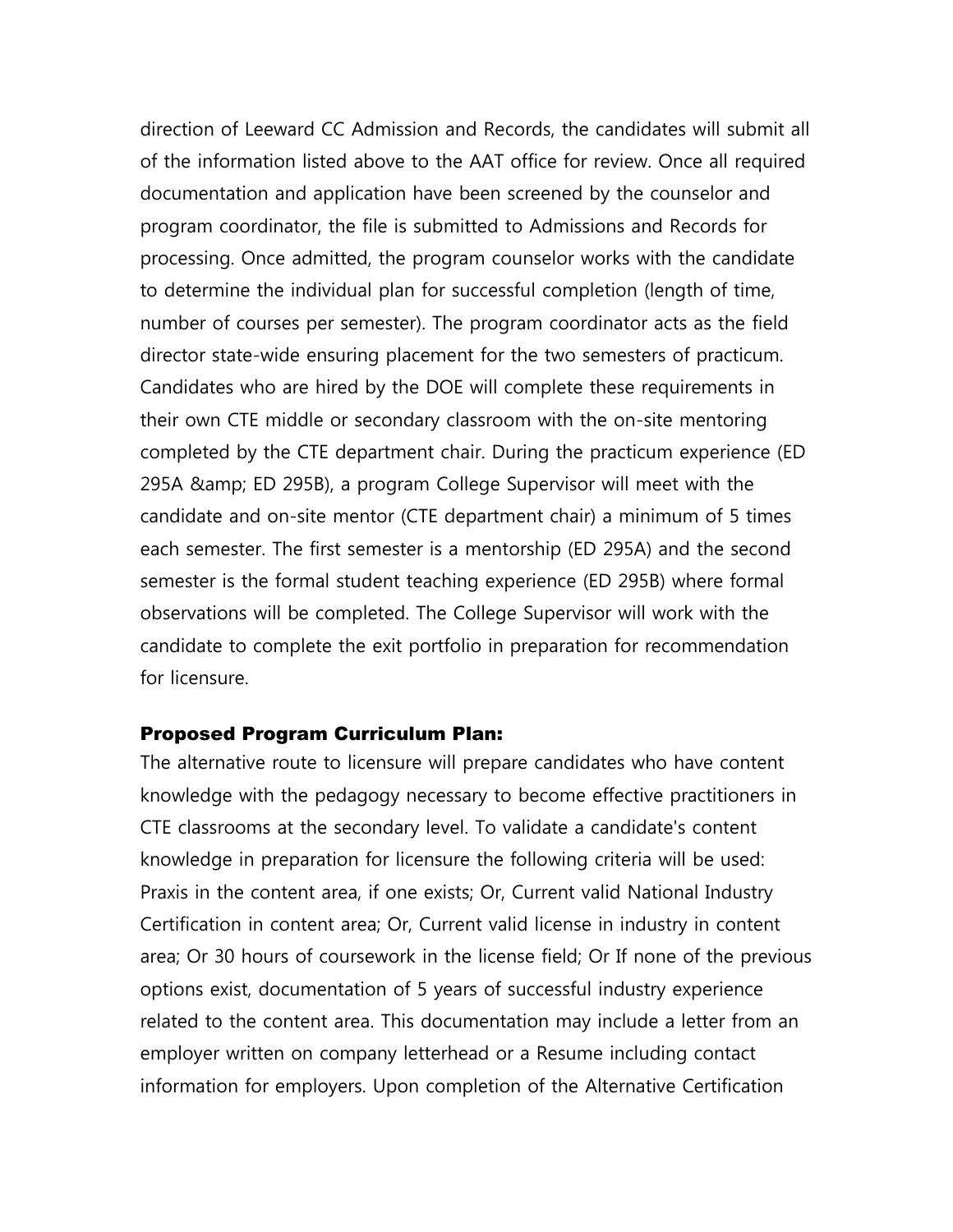for CTE Licensure program, candidates will be recommended for a license in the following fields: CTE Arts and Communications (6-12) CTE Business (6-12) CTE Industrial and Engineering Technology (6-12) CTE Natural Resources (6- 12) CTE Public and Human Services (6-12) CTE Heath Services (6-12) Program Design: The design of our teacher preparation programs began with the Vision, Mission and Philosophy statements, which align with the College and sets the foundation for program and curriculum design. The progression of the development of the Unit is as follows: The Mission,Vision and Philosophy Value statements (What we believe) Outcomes for candidates Candidate proficiencies Assessment of candidates and program

The alternative route to licensure will prepare candidates who have content knowledge with the pedagogy necessary to become effective practitioners in CTE classrooms at the secondary level. To validate a candidate's content knowledge in preparation for licensure the following criteria will be used: Praxis in the content area, if one exists; Or, Current valid National Industry Certification in content area; Or, Current valid license in industry in content area; Or 30 hours of coursework in the license field; Or If none of the previous options exist, documentation of 5 years of successful industry experience related to the content area. This documentation may include a letter from an employer written on company letterhead or a Resume including contact information for employers. Upon completion of the Alternative Certification for CTE Licensure program, candidates will be recommended for a license in the following fields: CTE Arts and Communications (6-12) CTE Business (6-12) CTE Industrial and Engineering Technology (6-12) CTE Natural Resources (6- 12) CTE Public and Human Services (6-12) CTE Heath Services (6-12) Program Design: The design of our teacher preparation programs began with the Vision, Mission and Philosophy statements, which align with the College and sets the foundation for program and curriculum design. The progression of the development of the Unit is as follows: The Mission,Vision and Philosophy Value statements (What we believe) Outcomes for candidates Candidate proficiencies Assessment of candidates and program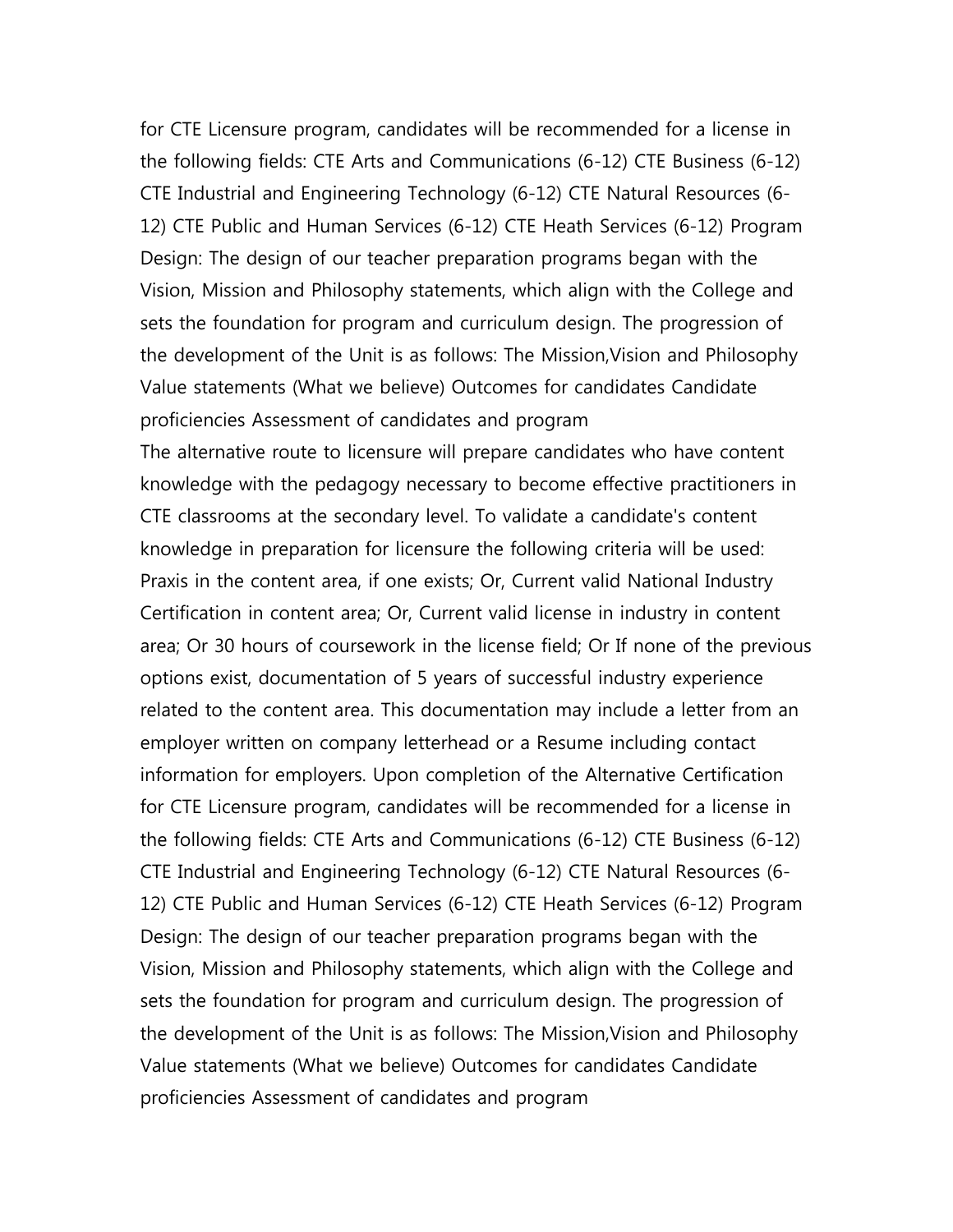Alpha/No.: ED 291 Course Title: Developing Language and Literacy I Credits: 3 Alpha/No.: ED 294 Course Title: Introduction to Multicultural Education Credits: 3 Alpha/No.: ED 295 or ED 295A or ED 313A Course Title: Practicum I Alternative Certification for CTE Teacher Licensure Credits: 1 Alpha/No.: ED 295 or ED 295B or ED 314B Course Title: Practicum II Alternative Certification for CTE Teacher Licensure Credits: 1

Admission Track I: Alternative Certification for CTE Licensure Program/Alternative Certification in Teaching Certificate of Competence: Candidates entering with a Baccalaureate degree or higher preparing for an alternative route to CTE Licensure will complete an application for admittance to Leeward Community College, an application to the program and complete an intake form for the Teacher Education counselor and provide all required documentation. Track II: Alternative Certification for CTE Licensure Program/Alternative Certification in Teaching Certificate of Competence: Candidates entering with an Associate degree preparing for an alternate route to CTE Restricted Licensure will complete an application for admittance to Leeward Community College, complete an application to the program and complete an intake form for the Teacher Education counselor and provide documentation of a passing score on the Praxis CORE exam, documentation of industry experience (a minimum of 3 years) and/or CTE content coursework. The Teacher Education counselor and program coordinator ensure that all documentation is provided prior to admittance to the program. Per the direction of Leeward CC Admission and Records, the candidates will submit all of the information listed above to the Teacher Education office for review. Once all required documentation and applications have been screened by the counselor and program coordinator, the file is submitted to Admissions and Records for processing. Once admitted, the Teacher Education counselor works with the candidate to determine the individual plan for successful completion (length of time, number of courses per semester). The program coordinator acts as the field director state-wide